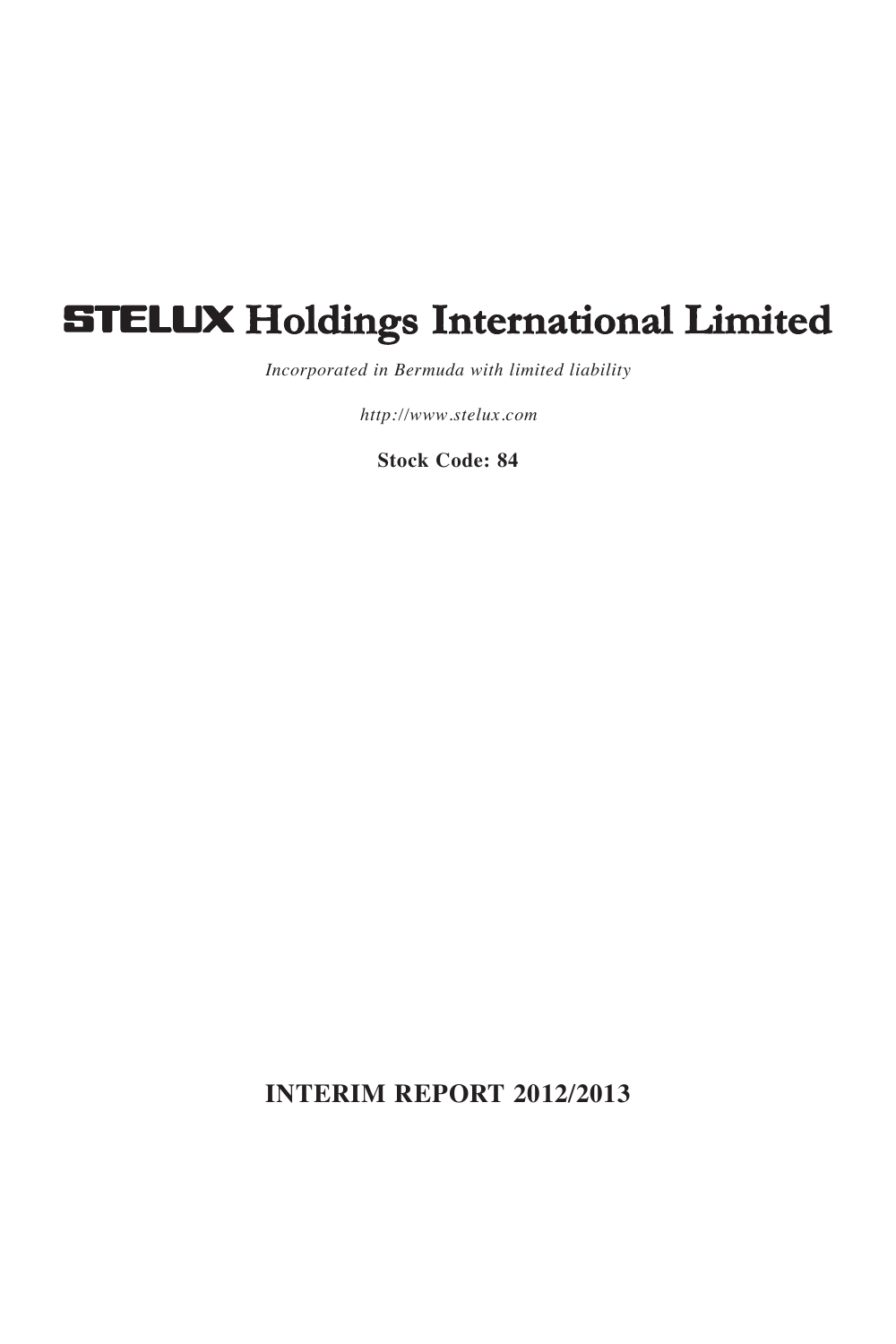The fear of the Lord is the instruction of wisdom; and before honour is humility.

Proverbs 15:33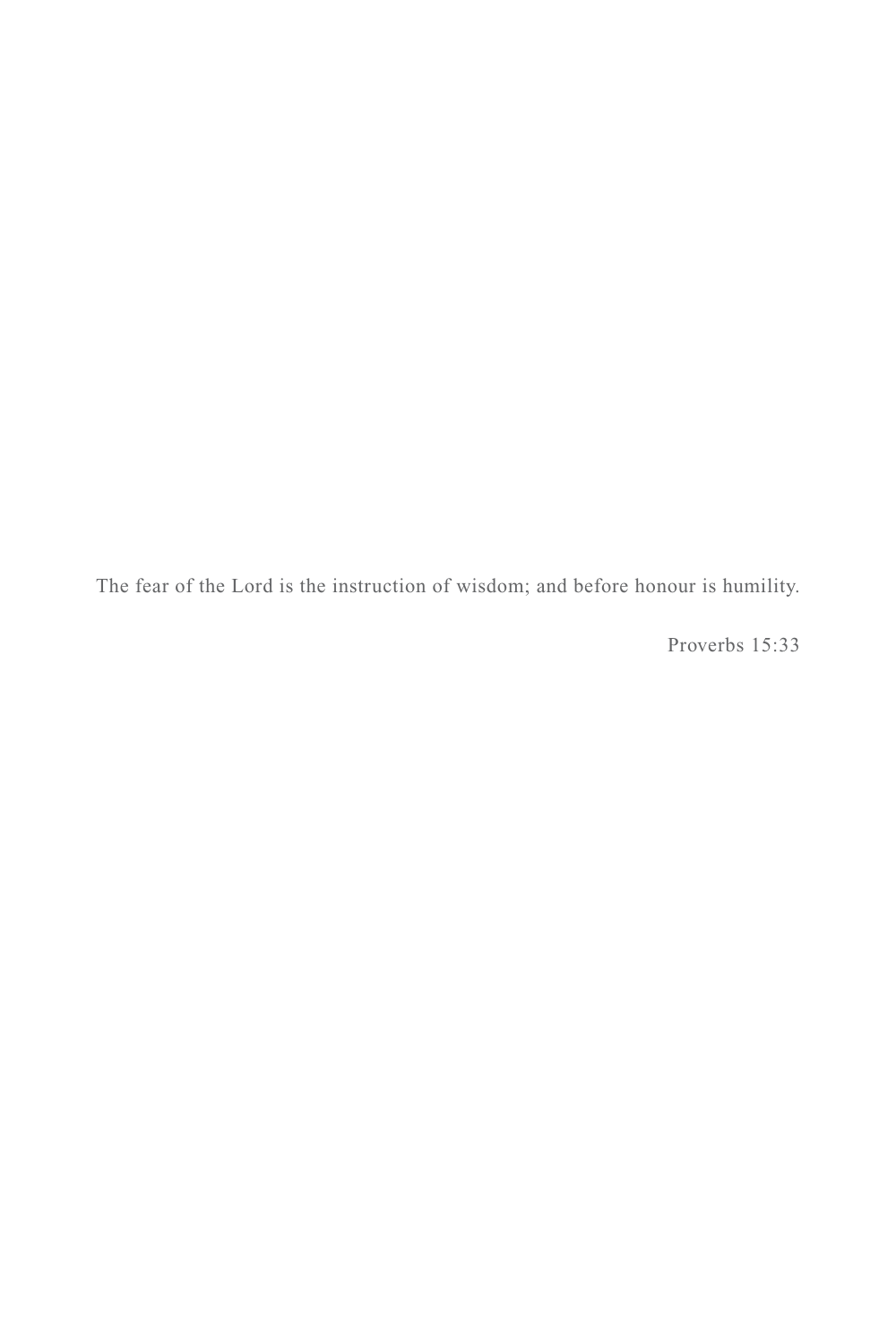#### **INTERIM REPORT FOR THE SIX MONTHS ENDED 30TH SEPTEMBER 2012**

The directors of Stelux Holdings International Limited (the "Company") are pleased to report the interim results and financial information of the Company and its subsidiaries (collectively the "Group") for the six months ended 30th September 2012. The condensed consolidated results of the Group for the six months ended 30th September 2012, the condensed consolidated balance sheet as at 30th September 2012, the condensed consolidated cash flow statement and the condensed consolidated statement of changes in equity of the Group for the six months ended 30th September 2012, all of which are unaudited, along with the relevant explanatory notes, are set out below.

#### **CONDENSED CONSOLIDATED INCOME STATEMENT FOR THE SIX MONTHS ENDED 30TH SEPTEMBER 2012**

|                                                                                    |                | Unaudited<br>Six months ended<br>30th September |                  |  |
|------------------------------------------------------------------------------------|----------------|-------------------------------------------------|------------------|--|
|                                                                                    | <b>Note</b>    | 2012<br><b>HKS'000</b>                          | 2011<br>HK\$'000 |  |
| Revenues                                                                           | 4, 5           | 1,740,914                                       | 1,587,321        |  |
| Cost of sales                                                                      |                | (663, 728)                                      | (627, 280)       |  |
| Gross profit                                                                       |                | 1,077,186                                       | 960,041          |  |
| Other gains/(losses), net                                                          | 6              | 22,304                                          | (2, 843)         |  |
| Other income                                                                       | $\overline{7}$ | 10,540                                          | 8,603            |  |
| Selling expenses                                                                   |                | (762, 486)                                      | (633, 614)       |  |
| General and administrative expenses                                                |                | (161, 402)                                      | (152,076)        |  |
| Other operating expenses                                                           |                | (21,099)                                        | (25, 034)        |  |
| Operating profit                                                                   |                | 165,043                                         | 155,077          |  |
| Finance costs                                                                      |                | (5, 734)                                        | (5,013)          |  |
| Profit before income tax                                                           | 8              | 159,309                                         | 150,064          |  |
| Income tax expense                                                                 | $\overline{Q}$ | (34, 381)                                       | (34, 455)        |  |
| Profit for the period                                                              |                | 124,928                                         | 115,609          |  |
| Attributable to:                                                                   |                |                                                 |                  |  |
| Equity holders of the Company                                                      |                | 124,587                                         | 115,318          |  |
| Non-controlling interests                                                          |                | 341                                             | 291              |  |
|                                                                                    |                | 124,928                                         | 115,609          |  |
| Dividends                                                                          | 10             | 37,673                                          | 33,297           |  |
|                                                                                    |                | <b>HK</b> cents                                 | HK cents         |  |
|                                                                                    |                |                                                 | (restated)       |  |
| Earnings per share for profit attributable to<br>the equity holders of the Company | 11             |                                                 |                  |  |
| - Basic and diluted                                                                |                | 11.91                                           | 11.02            |  |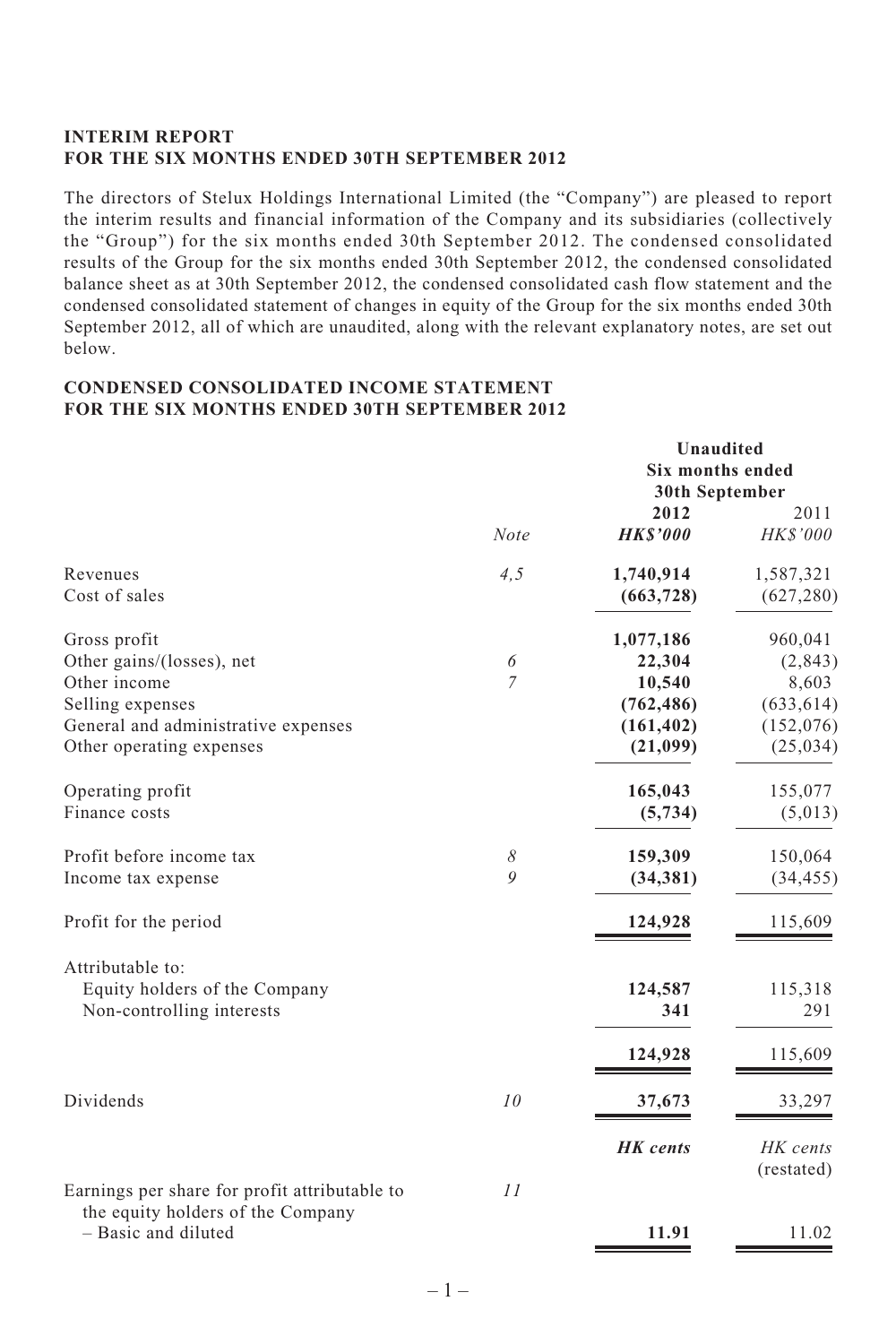# **CONDENSED CONSOLIDATED STATEMENT OF COMPREHENSIVE INCOME FOR THE SIX MONTHS ENDED 30TH SEPTEMBER 2012**

|                                                       | Unaudited<br>Six months ended |                |  |
|-------------------------------------------------------|-------------------------------|----------------|--|
|                                                       |                               |                |  |
|                                                       | 30th September                |                |  |
|                                                       | 2012                          | 2011           |  |
|                                                       | <b>HK\$'000</b>               | <b>HKS'000</b> |  |
| Profit for the period                                 | 124,928                       | 115,609        |  |
| Other comprehensive income:                           |                               |                |  |
| Exchange differences                                  | 8,564                         | (3, 145)       |  |
| Other comprehensive income for the period, net of tax | 8,564                         | (3, 145)       |  |
| Total comprehensive income for the period             | 133,492                       | 112,464        |  |
| Attributable to:                                      |                               |                |  |
| Equity holders of the Company                         | 133,083                       | 112,460        |  |
| Non-controlling interests                             | 409                           | 4              |  |
| Total comprehensive income for the period             | 133,492                       | 112,464        |  |
|                                                       |                               |                |  |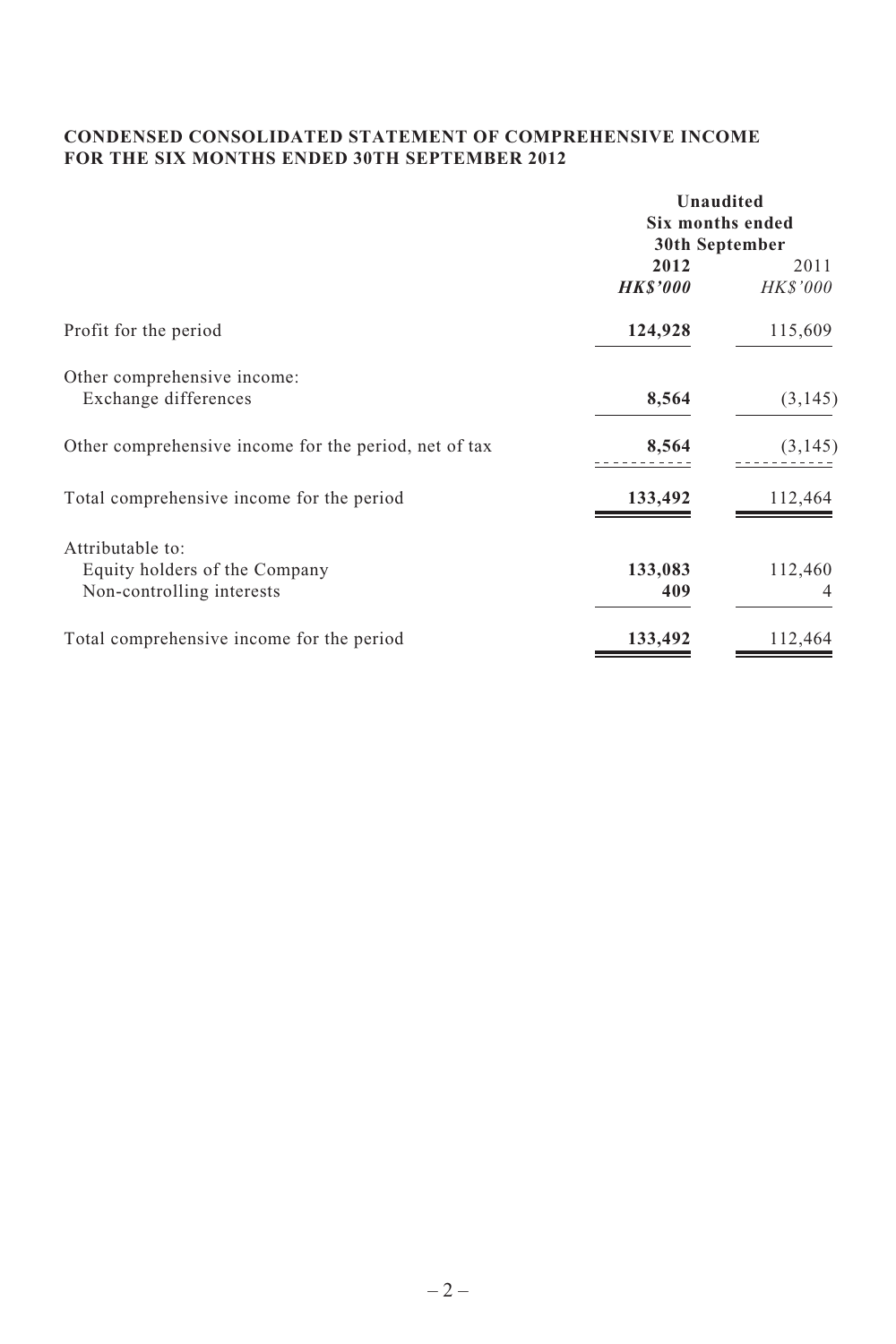# **CONDENSED CONSOLIDATED BALANCE SHEET AS AT 30TH SEPTEMBER 2012**

|                                                                                                                                                                             |             | Unaudited                         |                                  |  |
|-----------------------------------------------------------------------------------------------------------------------------------------------------------------------------|-------------|-----------------------------------|----------------------------------|--|
|                                                                                                                                                                             |             | 30th September<br>2012            | 31st March<br>2012               |  |
|                                                                                                                                                                             | <b>Note</b> | <b>HKS'000</b>                    | <b>HKS'000</b>                   |  |
| <b>ASSETS</b>                                                                                                                                                               |             |                                   |                                  |  |
| Non-current assets                                                                                                                                                          |             |                                   |                                  |  |
| Property, plant and equipment                                                                                                                                               | 12          | 383,400                           | 376,728                          |  |
| Investment property                                                                                                                                                         | 12          | 83,000                            | 66,000                           |  |
| Prepayment of lease premium                                                                                                                                                 | 12          | 61,668                            | 64,477                           |  |
| Intangible assets                                                                                                                                                           | 12          | 60,397                            | 60,323                           |  |
| Deferred tax assets<br>Available-for-sale financial assets                                                                                                                  |             | 59,799                            | 61,997                           |  |
|                                                                                                                                                                             |             | 15,590                            | 15,590                           |  |
|                                                                                                                                                                             |             | 663,854                           | 645,115                          |  |
| Current assets<br>Stocks                                                                                                                                                    | 13          | 1,192,561                         | 1,008,902                        |  |
| Debtors and prepayments                                                                                                                                                     | 14          | 498,065                           | 455,634                          |  |
| Bank balances and cash                                                                                                                                                      |             | 272,957                           | 220,855                          |  |
|                                                                                                                                                                             |             | 1,963,583                         | 1,685,391                        |  |
| Total assets                                                                                                                                                                |             | 2,627,437                         | 2,330,506                        |  |
| <b>EQUITY</b><br>Capital and reserves attributable to<br>the equity holders of the Company<br>Share capital<br>Reserves<br>Shareholders' funds<br>Non-controlling interests | 1.5         | 104,647<br>1,148,897<br>1,253,544 | 95,134<br>1,077,651<br>1,172,785 |  |
|                                                                                                                                                                             |             | 8,886                             | 8,656<br>1,181,441               |  |
| Total equity                                                                                                                                                                |             | 1,262,430                         |                                  |  |
| <b>LIABILITIES</b><br>Non-current liabilities<br>Deferred tax liabilities<br>Borrowings                                                                                     | 17          | 2,783<br>125,466<br>128,249       | 2,752<br>85,688<br>88,440        |  |
|                                                                                                                                                                             |             |                                   |                                  |  |
| Current liabilities<br>Creditors and accruals                                                                                                                               | 16          | 639,285                           | 593,570                          |  |
| Income tax payable                                                                                                                                                          |             | 65,102                            | 44,554                           |  |
| <b>Borrowings</b>                                                                                                                                                           | 17          | 532,371                           | 422,501                          |  |
|                                                                                                                                                                             |             | 1,236,758                         | 1,060,625                        |  |
| Total liabilities                                                                                                                                                           |             | 1,365,007                         | 1,149,065                        |  |
| Total equity and liabilities                                                                                                                                                |             | 2,627,437                         | 2,330,506                        |  |
| Net current assets                                                                                                                                                          |             | 726,825                           | 624,766                          |  |
| Total assets less current liabilities                                                                                                                                       |             | 1,390,679                         | 1,269,881                        |  |
|                                                                                                                                                                             |             |                                   |                                  |  |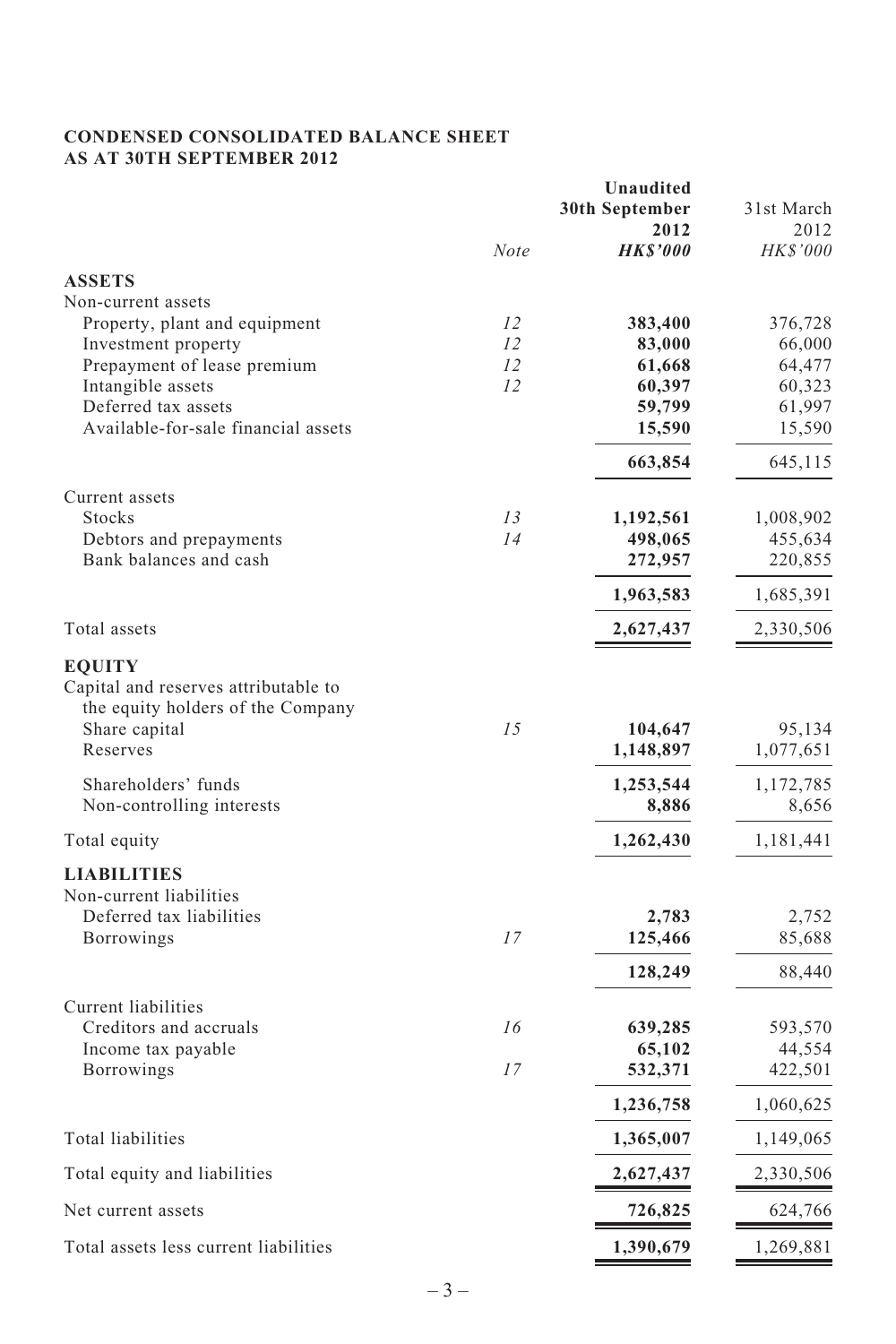# **CONDENSED CONSOLIDATED CASH FLOW STATEMENT FOR THE SIX MONTHS ENDED 30TH SEPTEMBER 2012**

|                                                        | Unaudited<br>Six months ended<br>30th September |                         |  |
|--------------------------------------------------------|-------------------------------------------------|-------------------------|--|
|                                                        | 2012<br><b>HKS'000</b>                          | 2011<br><b>HK\$'000</b> |  |
| Net cash from operating activities                     | 8,597                                           | 61,435                  |  |
| Net cash used in investing activities                  | (59, 297)                                       | (80, 565)               |  |
| Net cash from financing activities                     | 96,161                                          | 18,327                  |  |
| Net increase/(decrease) in cash and cash equivalents   | 45,461                                          | (803)                   |  |
| Cash and cash equivalents at 1st April                 | 220,855                                         | 226,080                 |  |
| Effect of foreign exchange rate changes                | 6,641                                           | 19,965                  |  |
| Cash and cash equivalents at 30th September            | 272,957                                         | 245,242                 |  |
| Analysis of the balances of cash and cash equivalents: |                                                 |                         |  |
| Bank balances and cash                                 | 272,957                                         | 245,242                 |  |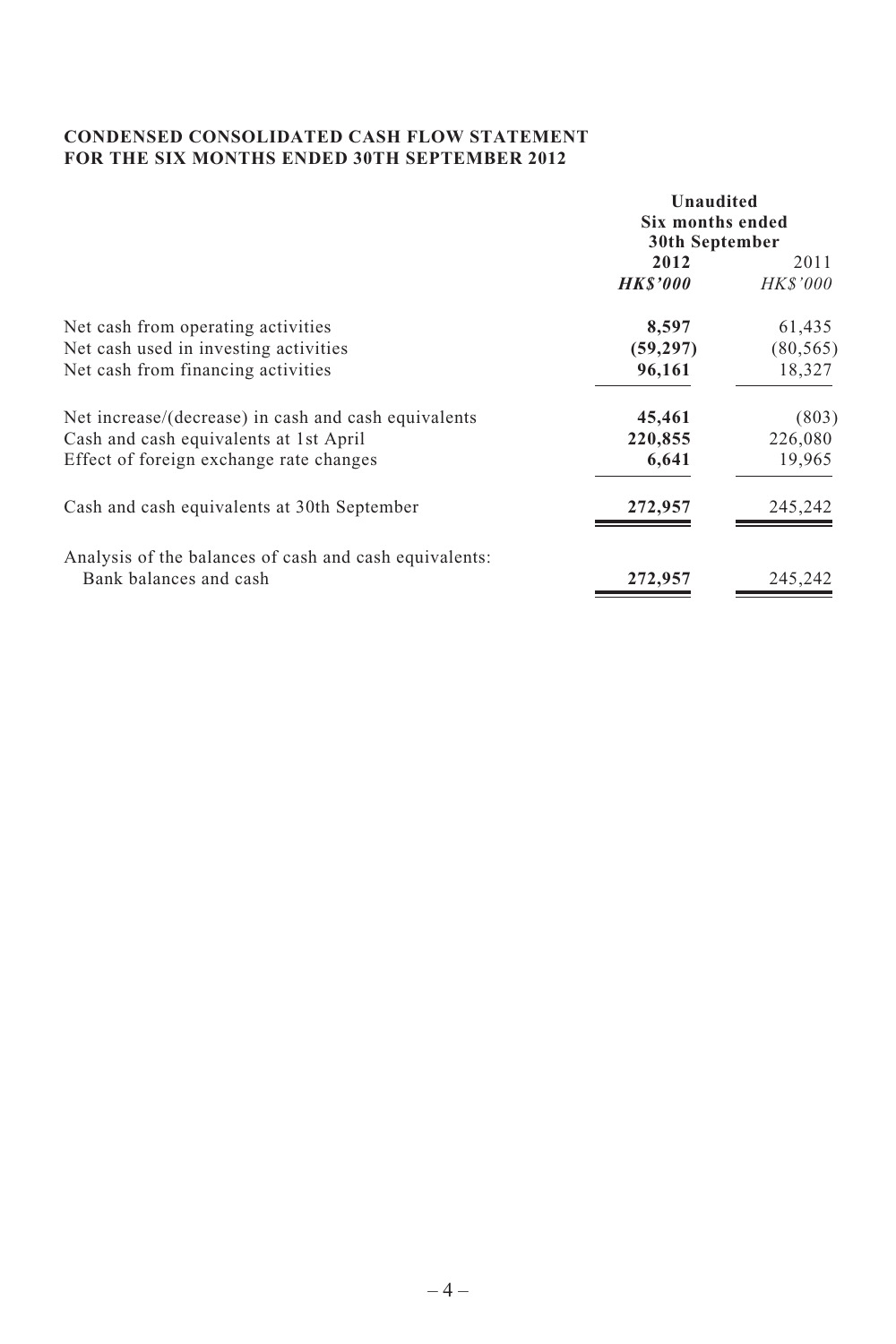# **CONDENSED CONSOLIDATED STATEMENT OF CHANGES IN EQUITY FOR THE SIX MONTHS ENDED 30TH SEPTEMBER 2012**

|                                                                              |                                               |                     |                                          |                                 | <b>Unaudited</b>                 |                    |                                 |                                   |
|------------------------------------------------------------------------------|-----------------------------------------------|---------------------|------------------------------------------|---------------------------------|----------------------------------|--------------------|---------------------------------|-----------------------------------|
|                                                                              | Attributable to equity holders of the Company |                     |                                          |                                 |                                  |                    |                                 |                                   |
|                                                                              | Share<br>capital<br>HK\$'000                  | premium<br>HK\$'000 | Share Revaluation<br>reserve<br>HK\$'000 | Exchange<br>reserve<br>HK\$'000 | Retained<br>earnings<br>HK\$'000 | Total<br>HK\$'000  | Non-<br>controlling<br>HK\$'000 | interest Total equity<br>HK\$'000 |
| At 1st April 2011                                                            | 95,134                                        | 1,977               | 12,388                                   | 49,088                          | 822,950                          | 981,537            | 8,650                           | 990,187                           |
| Profit for the period<br>Other comprehensive income:<br>Exchange differences |                                               |                     |                                          | (2,858)                         | 115,318                          | 115,318<br>(2,858) | 291<br>(287)                    | 115,609<br>(3, 145)               |
| Total comprehensive income<br>for the period ended<br>30th September 2011    |                                               |                     |                                          | (2,858)                         | 115,318                          | 112,460            | 4                               | 112,464                           |
| Dividends paid                                                               |                                               |                     |                                          |                                 | (22, 812)                        | (22, 812)          | (185)                           | (22,997)                          |
| At 30th September 2011                                                       | 95,134                                        | 1,977               | 12,388                                   | 46,230                          | 915,456                          | 1,071,185          | 8,469                           | 1,079,654                         |
| At 1st April 2012                                                            | 95,134                                        | 1,977               | 13,339                                   | 45,189                          | 1,017,146                        | 1,172,785          | 8,656                           | 1,181,441                         |
| Profit for the period<br>Other comprehensive income:                         |                                               |                     |                                          |                                 | 124,587                          | 124,587            | 341                             | 124,928                           |
| <b>Exchange differences</b>                                                  |                                               |                     |                                          | 8,496                           |                                  | 8,496              | 68                              | 8,564                             |
| Total comprehensive income<br>for the period ended<br>30th September 2012    |                                               |                     |                                          | 8,496                           | 124,587                          | 133,083            | 409                             | 133,492                           |
| <b>Bonus</b> issue                                                           | 9,513                                         |                     |                                          |                                 | (9,513)                          |                    |                                 |                                   |
| Dividends paid                                                               |                                               |                     |                                          |                                 | (52, 324)                        | (52, 324)          | (179)                           | (52, 503)                         |
| At 30th September 2012                                                       | 104,647                                       | 1,977               | 13,339                                   | 53,685                          | 1,079,896                        | 1,253,544          | 8,886                           | 1,262,430                         |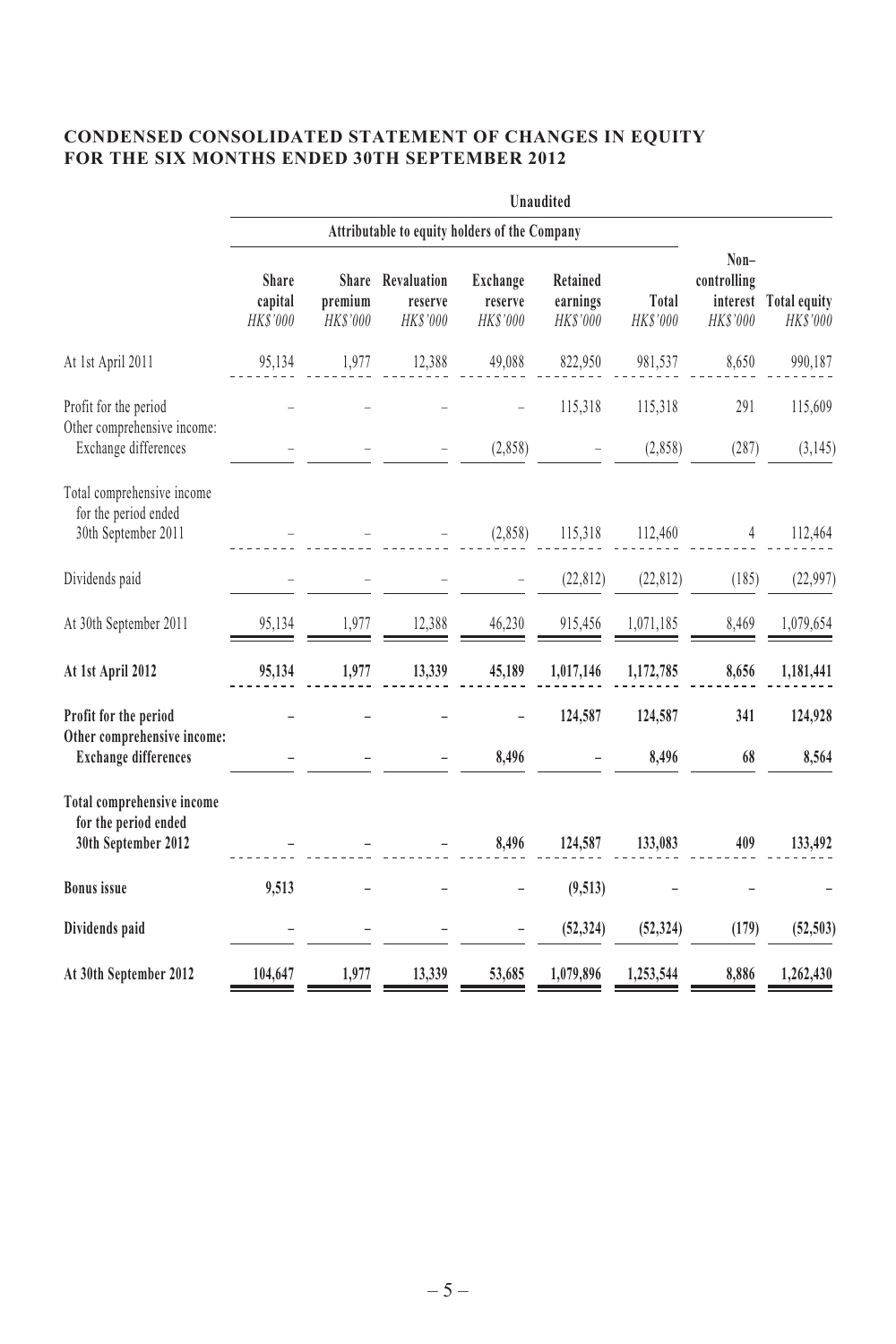# **NOTES TO CONDENSED INTERIM CONSOLIDATED FINANCIAL INFORMATION**

#### **1. BASIS OF PREPARATION**

These unaudited condensed interim consolidated financial information have been prepared in accordance with Hong Kong Accounting Standard ("HKAS") 34 "Interim Financial Reporting" issued by the Hong Kong Institute of Certified Public Accountants ("HKICPA"), and the applicable requirements of Appendix 16 of the Rules Governing the Listing of Securities on The Stock Exchange of Hong Kong Limited (the "Stock Exchange").

The condensed interim consolidated financial information should be read in conjunction with the 2012 annual financial statements.

The accounting policies and methods of computation used in the preparation of these condensed interim consolidated financial information are consistent with those used in the annual financial statements for the year ended 31st March 2012.

Taxes on income in the interim periods are accrued using the tax rate that would be applicable to expected total annual earnings.

There are no relevant amended standards or interpretations that are effective for the first time for the financial period beginning 1st April 2012 that could be expected to have a material impact on the Group's condensed interim consolidated financial information.

The Group has not early adopted any new standards, amendments to standards and interpretations of Hong Kong Financial Reporting Standards which have been issued but not yet effective for the financial year ending 31st March 2013.

#### **2. ESTIMATES**

The preparation of interim financial information requires management to make judgements, estimates and assumptions that affect the application of accounting policies and the reported amounts of assets and liabilities, income and expense. Actual results may differ from these estimates.

In preparing these condensed interim consolidated financial information, the significant judgements made by management in applying the Group's accounting policies and the key sources of estimation uncertainty were the same as those that applied to the consolidated financial statements for the year ended 31 March 2012.

#### **3. FINANCIAL RISK MANAGEMENT**

#### **3.1 Financial risk factors**

The Group's activities expose it to a variety of financial risks: foreign exchange risk, interest rate risk, credit risk and liquidity risk.

The condensed interim consolidated financial information do not include all financial risk management information and disclosures required in the annual financial statements, and should be read in conjunction with the Group's annual financial statements as at 31 March 2012.

There have been no changes in the risk management policies since year end.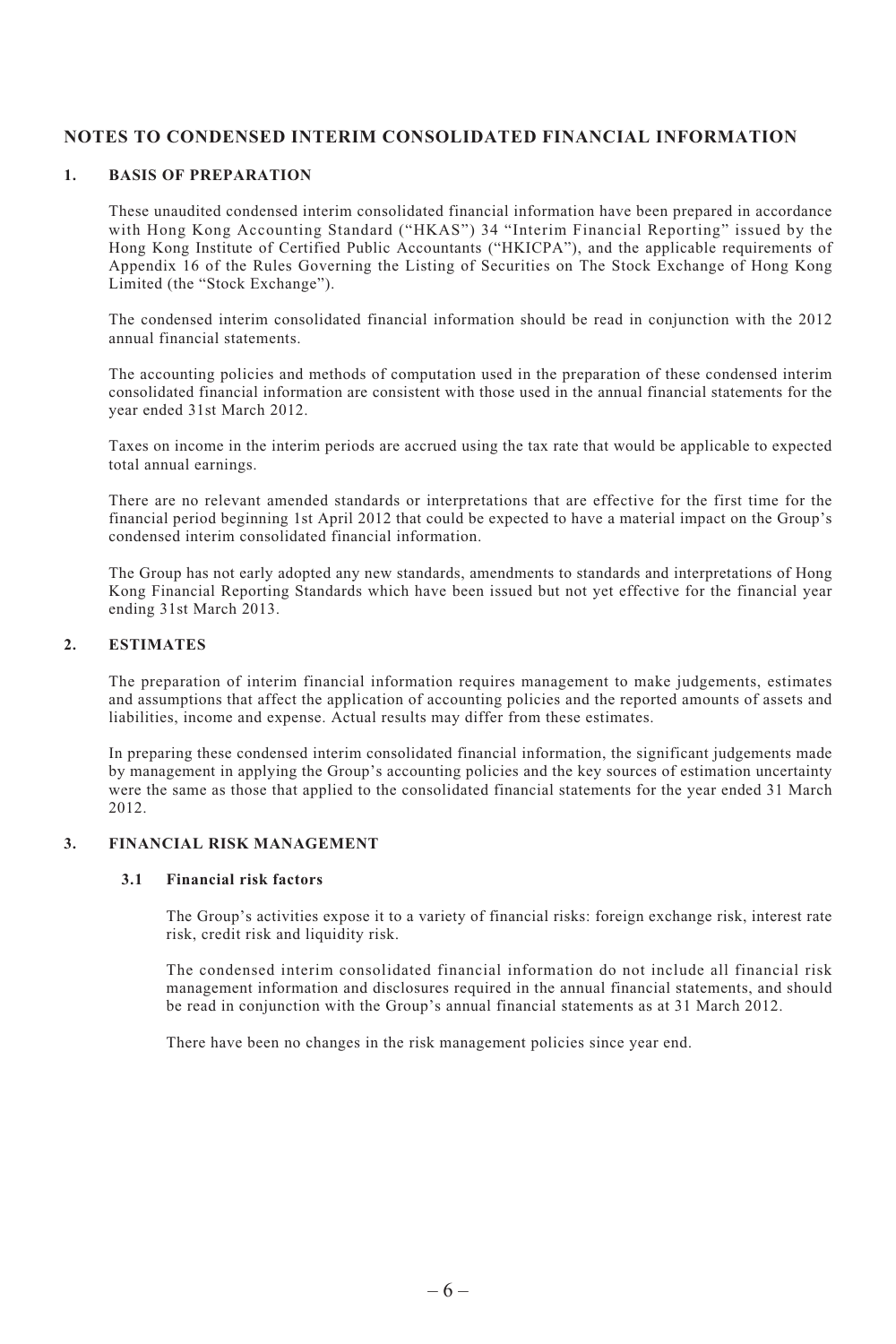#### **3. FINANCIAL RISK MANAGEMENT (Continued)**

#### **3.2 Fair value estimation**

The Group's financial instruments carried at fair value is analysed by valuation method. The different levels have been defined as follows:

- Quoted prices (unadjusted) in active markets for identical assets or liabilities (level 1).
- Inputs other than quoted prices included within level 1 that are observable for the asset or liability, either directly (that is, as prices) or indirectly (that is, derived from prices) (level 2).
- Inputs for the asset or liability that are not based on observable market data (that is, unobservable inputs) (level 3).

The Group's available-for-sale financial assets are measured at fair value by discounting the estimated future cash flows. Their fair value measurement is classified as level 3.

There was no transfer of financial instruments into or out of level 3 during the period.

There were no significant changes in the business or economic circumstances that affect the fair value of the Group's financial assets and financial liabilities during the period.

There were no reclassifications of financial assets during the period.

#### **4. SEGMENT INFORMATION**

The chief operating decision-makers have been identified as the executive directors. The executive directors review the Group's financial information mainly from product and geographical perspective. From a geographical perspective, management assesses the performance of watch and optical operations in Hong Kong, Macau and Mainland China and rest of Asia.

Sales between operating segments are carried out on terms equivalent to those prevailing in arm's length transactions. The executive directors assess the performance of the operating segments based on a measure of adjusted earnings before interest and tax (EBIT). This measurement basis excludes unallocated income and net corporate expenses.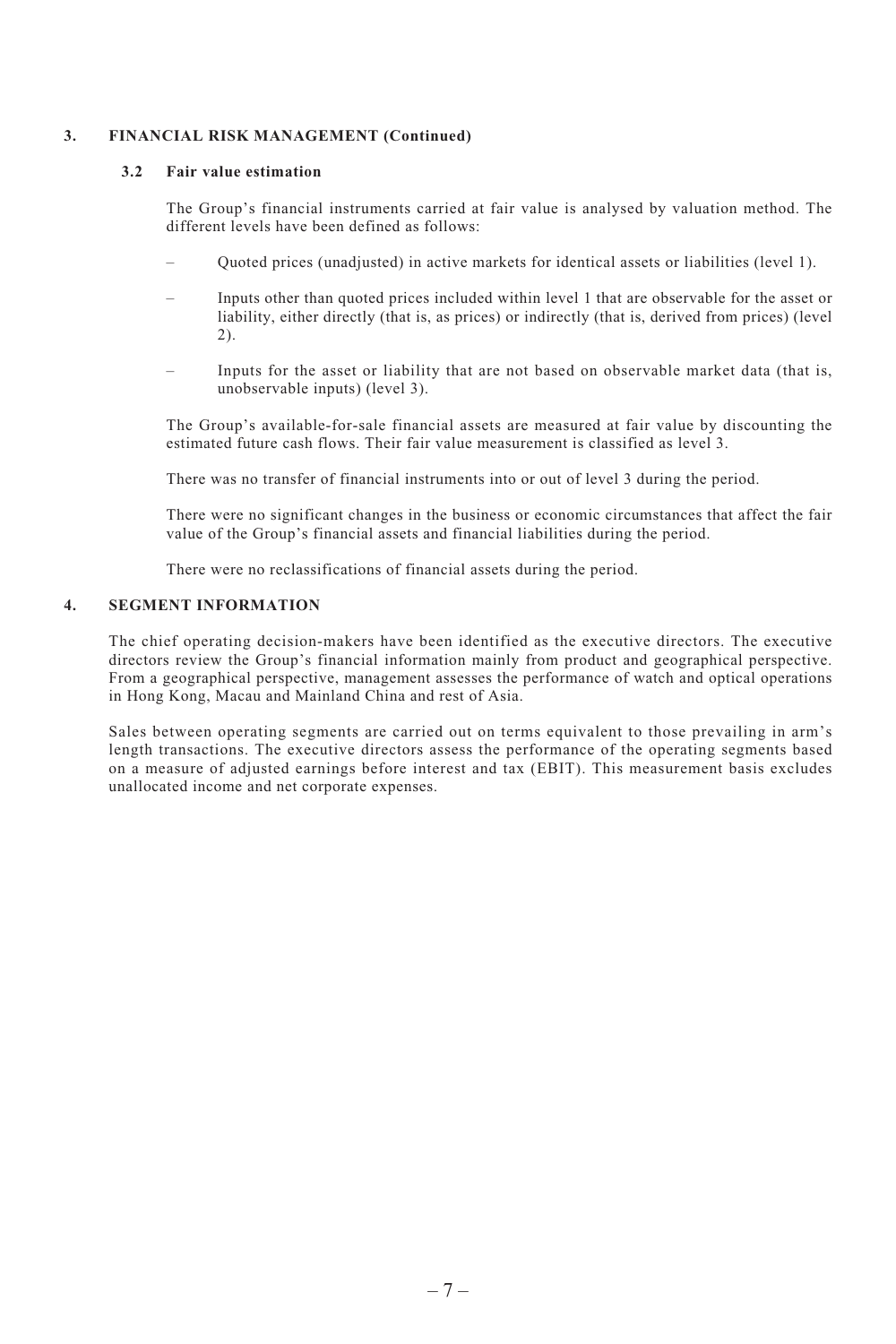# **4. SEGMENT INFORMATION (Continued)**

|                                                     | Six months ended 30th September 2012                           |                                    |                                                                |                                   |                                        |                                    |                                   |
|-----------------------------------------------------|----------------------------------------------------------------|------------------------------------|----------------------------------------------------------------|-----------------------------------|----------------------------------------|------------------------------------|-----------------------------------|
|                                                     | Watch retail                                                   |                                    |                                                                | Optical retail                    |                                        |                                    |                                   |
|                                                     | Hong Kong,<br>Macau and<br>Mainland<br>China<br><b>HKS'000</b> | Rest of<br>Asia<br><b>HK\$'000</b> | Hong Kong,<br>Macau and<br>Mainland<br>China<br><b>HKS'000</b> | Rest of<br>Asia<br><b>HKS'000</b> | Wholesale<br>trading<br><b>HKS'000</b> | Other<br>segment<br><b>HKS'000</b> | Group<br>Total<br><b>HK\$'000</b> |
| <b>Revenues</b><br>Gross segment<br>Inter-segment   | 676,550                                                        | 253,820                            | 438,939                                                        | 154,298                           | 437,554<br>(221, 027)                  | 8,049<br>(7,269)                   | 1,969,210<br>(228, 296)           |
|                                                     | 676,550                                                        | 253,820                            | 438,939                                                        | 154,298                           | 216,527                                | 780                                | 1,740,914                         |
| <b>Segment results</b>                              | 87,906                                                         | 1,991                              | 26,957                                                         | 10,929                            | 57,442                                 | 15,654                             | 200,879                           |
| <b>Unallocated income</b><br>Net corporate expenses |                                                                |                                    |                                                                |                                   |                                        |                                    | 13<br>(35, 849)                   |
| Operating profit<br><b>Finance costs</b>            |                                                                |                                    |                                                                |                                   |                                        |                                    | 165,043<br>(5, 734)               |
| Profit before income tax<br>Income tax expense      |                                                                |                                    |                                                                |                                   |                                        |                                    | 159,309<br>(34, 381)              |
| Profit after income tax                             |                                                                |                                    |                                                                |                                   |                                        |                                    | 124,928                           |

|                                                | Six months ended 30th September 2011                     |                             |                                                                 |                             |                                        |                                    |                            |
|------------------------------------------------|----------------------------------------------------------|-----------------------------|-----------------------------------------------------------------|-----------------------------|----------------------------------------|------------------------------------|----------------------------|
|                                                | Watch retail                                             |                             | Optical retail                                                  |                             |                                        |                                    |                            |
|                                                | Hong Kong,<br>Macau and<br>Mainland<br>China<br>HK\$'000 | Rest of<br>Asia<br>HK\$'000 | Hong Kong,<br>Macau and<br>Mainland<br>China<br><b>HK\$'000</b> | Rest of<br>Asia<br>HK\$'000 | Wholesale<br>trading<br><b>HKS'000</b> | Other<br>segment<br><b>HKS'000</b> | Group<br>Total<br>HK\$'000 |
| Revenues<br>Gross segment<br>Inter-segment     | 587,640                                                  | 238,244                     | 412,074                                                         | 148,966                     | 421,985<br>(222, 368)                  | 6,822<br>(6,042)                   | 1,815,731<br>(228, 410)    |
|                                                | 587,640                                                  | 238,244                     | 412,074                                                         | 148,966                     | 199,617                                | 780                                | 1,587,321                  |
| Segment results                                | 87,650                                                   | (2,500)                     | 45,046                                                          | 10,536                      | 47,048                                 | (1,908)                            | 185,872                    |
| Unallocated income<br>Net corporate expenses   |                                                          |                             |                                                                 |                             |                                        |                                    | 16<br>(30, 811)            |
| Operating profit<br>Finance costs              |                                                          |                             |                                                                 |                             |                                        |                                    | 155,077<br>(5,013)         |
| Profit before income tax<br>Income tax expense |                                                          |                             |                                                                 |                             |                                        |                                    | 150,064<br>(34, 455)       |
| Profit after income tax                        |                                                          |                             |                                                                 |                             |                                        |                                    | 115,609                    |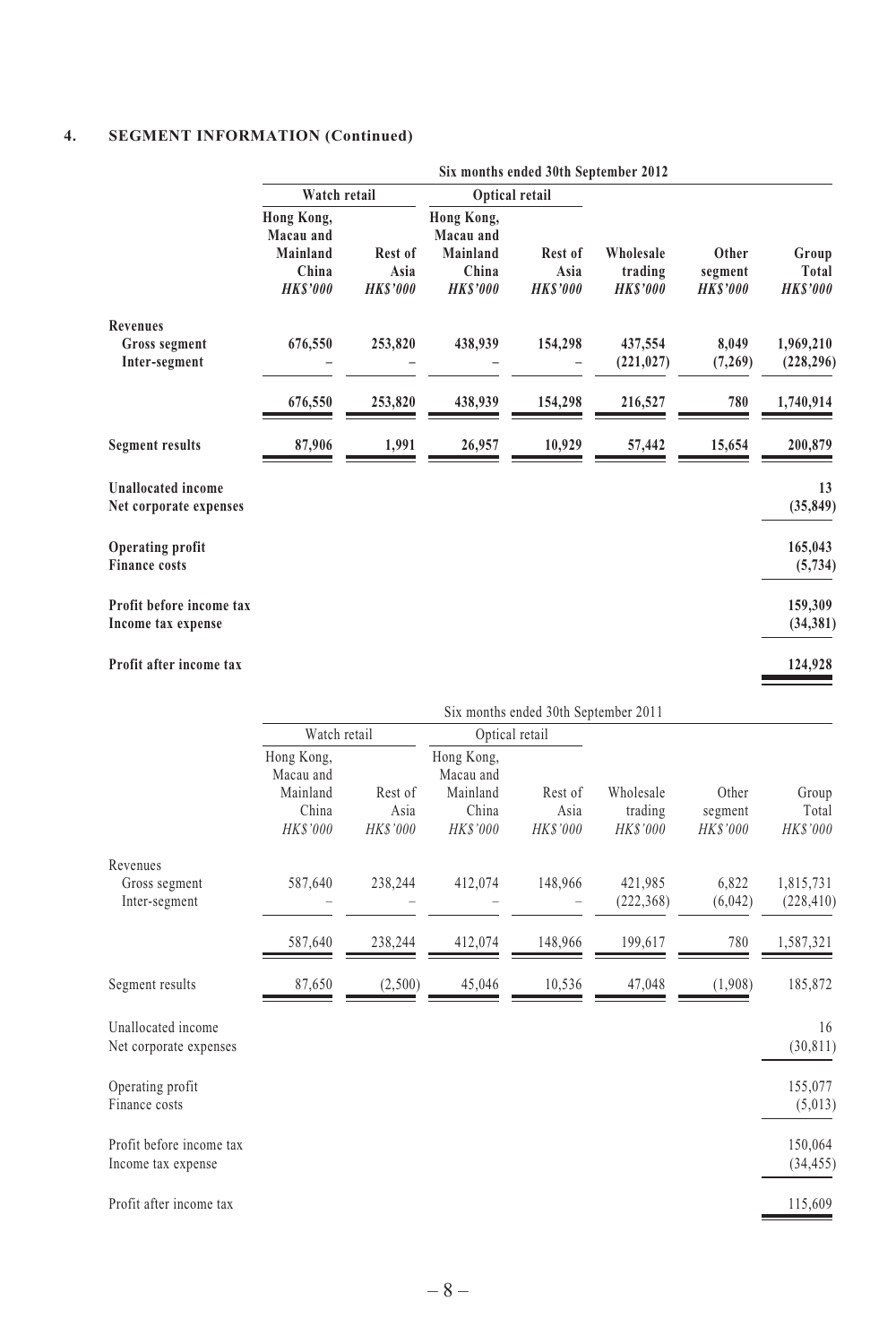## **5. REVENUES**

|                            | Six months ended<br>30th September |                 |
|----------------------------|------------------------------------|-----------------|
|                            | 2012                               | 2011            |
|                            | <b>HK\$'000</b>                    | <b>HK\$'000</b> |
| Turnover<br>Sales of goods | 1,740,134                          | 1,586,541       |
| Gross rental income        | 780                                | 780             |
|                            |                                    |                 |
|                            | 1,740,914                          | 1,587,321       |

# **6. OTHER GAINS/(LOSSES), NET**

|                                                               | Six months ended<br>30th September |                |  |
|---------------------------------------------------------------|------------------------------------|----------------|--|
|                                                               | 2012                               | 2011           |  |
|                                                               | <b>HKS'000</b>                     | <b>HKS'000</b> |  |
| (Loss)/gain on disposal of property, plant and equipment, net | (713)                              | 620            |  |
| Fair value gain of an investment property                     | 17,000                             |                |  |
| Exchange $gain/(loss)$ , net                                  | 6,017                              | (3, 463)       |  |
|                                                               | 22,304                             | (2, 843)       |  |

# **7. OTHER INCOME**

|                                | Six months ended<br>30th September |                |  |
|--------------------------------|------------------------------------|----------------|--|
|                                | 2012                               |                |  |
|                                | <b>HKS'000</b>                     | <b>HKS'000</b> |  |
| Building management fee income | 1,071                              | 1,129          |  |
| Interest income                | 280                                | 230            |  |
| Sundries                       | 9,189                              | 7.244          |  |
|                                | 10,540                             | 8,603          |  |

# **8. EXPENSES BY NATURE**

Expenses included in arriving at the profit before income tax are analysed as follows:

|                                                            | Six months ended<br>30th September |                |
|------------------------------------------------------------|------------------------------------|----------------|
|                                                            | 2012<br><b>HKS'000</b>             |                |
|                                                            |                                    | <b>HKS'000</b> |
| Depreciation of property, plant and equipment<br>$-$ Owned | 54,366                             | 38.753         |
| $-$ Leased                                                 | 207                                | 157            |
| Amortisation of prepayment of lease premium                | 3.676                              | 3.930          |
| Impairment of property, plant and equipment                |                                    | 2.558          |
| Operating leases                                           | 300.914                            | 245,568        |
| Provision for stocks                                       | 10,089                             | 18.431         |
| Donation                                                   | 5.000                              | 60             |
| Employee benefit expense                                   | 311,337                            | 264.381        |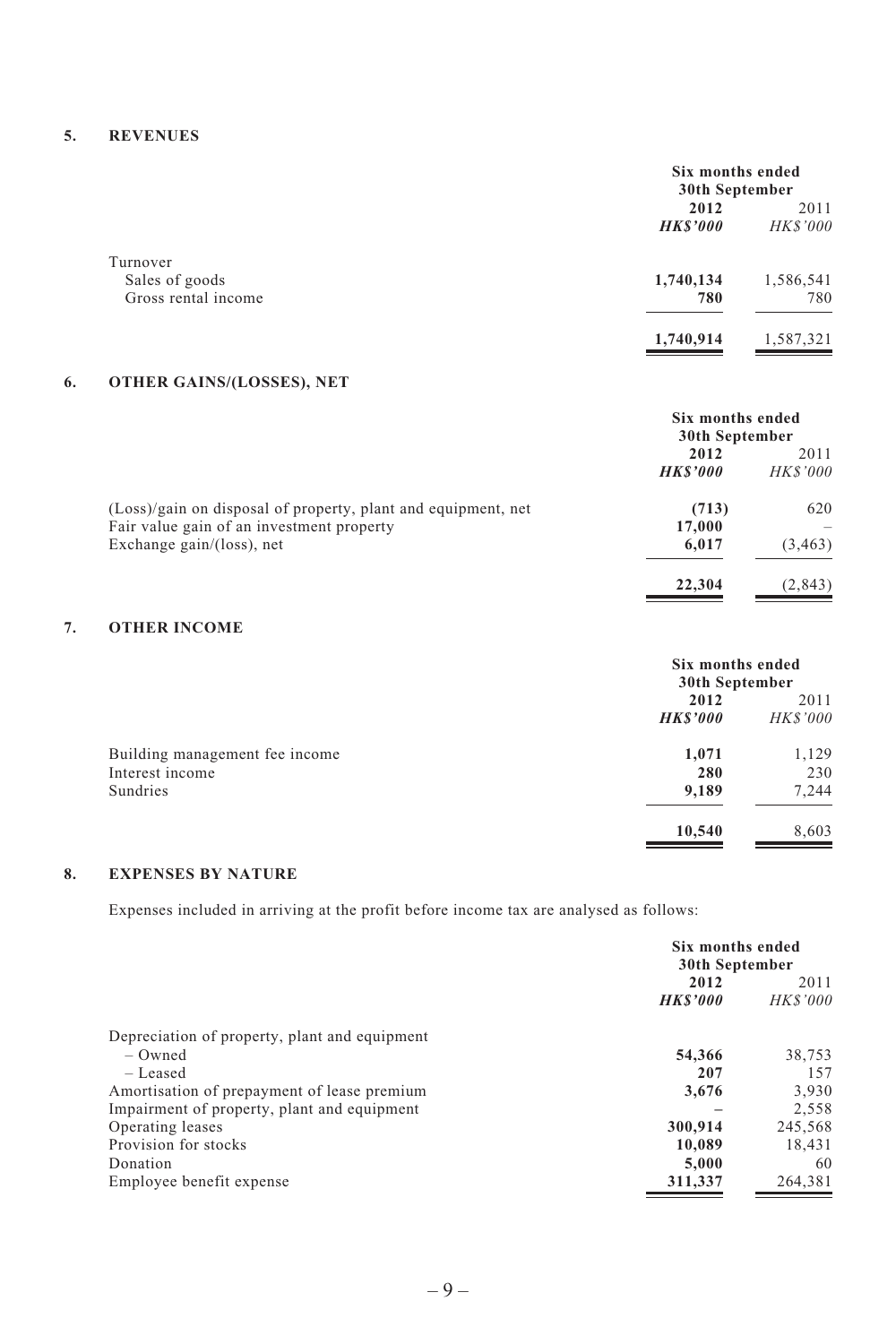#### **9. INCOME TAX EXPENSE**

Hong Kong profits tax has been provided at the rate of 16.5% on the estimated assessable profits for the six months ended 30th September 2012 (2011: 16.5%) less relief for available tax losses. Taxation on overseas profits has been calculated on the estimated assessable profits for the six months ended 30th September 2012 at the rates of taxation prevailing in the territories in which the Group operates.

The amount of income tax charged to the consolidated income statement represents:

|                                           | Six months ended<br>30th September |                        |  |
|-------------------------------------------|------------------------------------|------------------------|--|
|                                           | 2012<br><b>HKS'000</b>             | 2011<br><b>HKS'000</b> |  |
| Current income tax                        |                                    |                        |  |
| Hong Kong profits tax                     | 20,600                             | 24,588                 |  |
| Overseas profits tax                      | 12,161                             | 15,635                 |  |
| Over provisions in respect of prior years | (287)                              | (118)                  |  |
|                                           | 32,474                             | 40,105                 |  |
| Deferred income tax                       | 1,907                              | (5,650)                |  |
| Income tax expense                        | 34,381                             | 34,455                 |  |

#### **10. DIVIDEND**

|                                                                      | Six months ended<br>30th September |                        |
|----------------------------------------------------------------------|------------------------------------|------------------------|
|                                                                      | 2012<br><b>HKS'000</b>             | 2011<br><b>HKS'000</b> |
| Interim, declared, of HK\$0.036 (2011: HK\$0.035) per ordinary share | 37,673                             | 33.297                 |

At a meeting held on 29th November 2012, the directors declared an interim dividend of HK\$0.036 per ordinary share. This dividend is not recognized as a liability at the balance sheet date but will be reflected as an appropriation of retained earnings for the year ending 31st March 2013.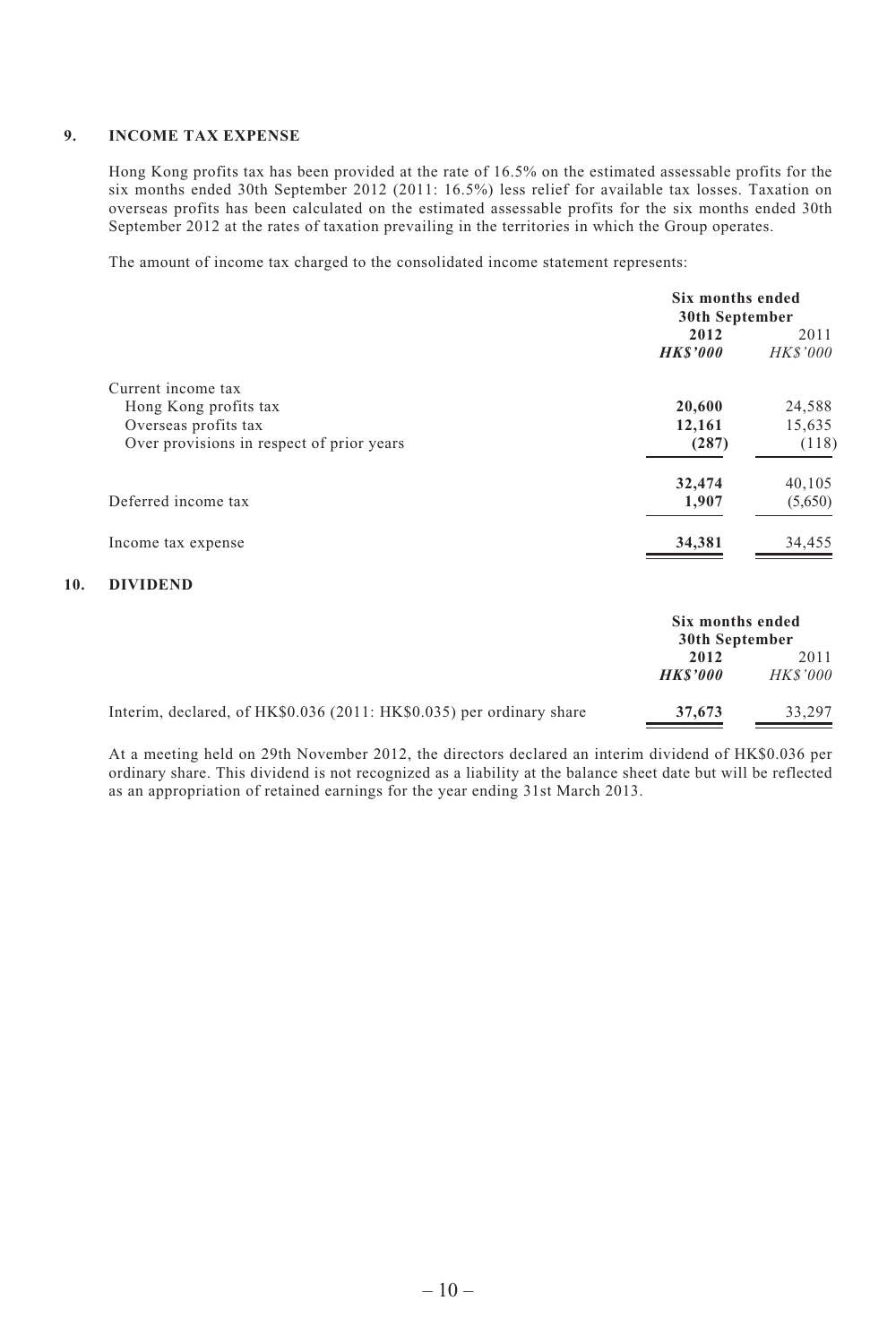#### **11. EARNINGS PER SHARE**

#### **Basic**

Basic earnings per share is calculated by dividing the profit attributable to equity holders of the Company by the weighted average number of ordinary shares in issue during the period.

|                                                                 | Six months ended<br>30th September |                    |
|-----------------------------------------------------------------|------------------------------------|--------------------|
|                                                                 | 2012                               | 2011<br>(restated) |
| Weighted average number of ordinary shares in issue (thousands) | 1,046,474                          | 1,046,474          |
| Profit attributable to equity holders of the Company (HK\$'000) | 124,587                            | 115,318            |
| Basic earnings per share (HK cents)                             | 11.91                              | 11.02              |

*Note:*

The earnings per share for the six months ended 30th September 2011 was restated as a result of the issue of bonus shares. For details, please refer to the announcement dated 27th June 2012 published by the Company.

#### Dilutive

There were no dilutive potential ordinary shares in existence during the six months ended 30th September 2011 and 2012.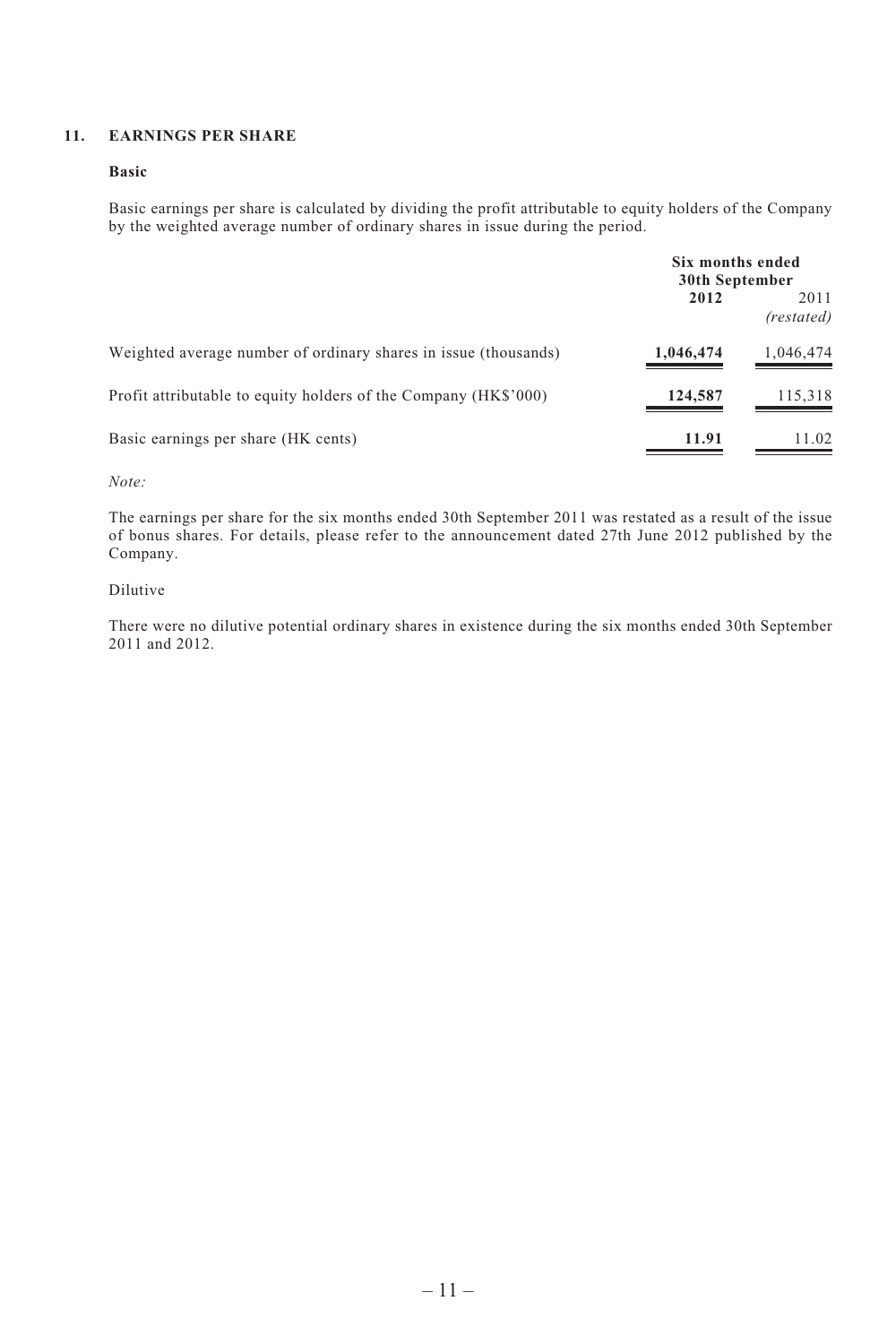# **12. CAPITAL EXPENDITURE**

| Goodwill<br>HK\$'000 | <b>Trademarks</b><br>HK\$'000 | Total<br>intangible<br>assets<br>HK\$'000 | Property,<br>plant and<br>equipment<br>HK\$'000 | Investment<br>properties<br>HK\$'000                                     | Prepayment<br>of lease<br>premium<br>HK\$'000 |
|----------------------|-------------------------------|-------------------------------------------|-------------------------------------------------|--------------------------------------------------------------------------|-----------------------------------------------|
| 9,706                | 50,617                        | 60,323                                    | 376,728                                         | 66,000                                                                   | 64,477                                        |
| 680                  | (606)                         | 74                                        | 1,483                                           |                                                                          | 867                                           |
|                      |                               |                                           | (4,719)                                         |                                                                          |                                               |
|                      |                               |                                           |                                                 | 17,000                                                                   | (3,676)                                       |
| 10.386               | 50.011                        | 60,397                                    | 383,400                                         | 83,000                                                                   | 61,668                                        |
|                      |                               |                                           |                                                 |                                                                          |                                               |
|                      |                               |                                           |                                                 |                                                                          | 73,549                                        |
|                      | 40                            | (232)                                     | (2,254)                                         |                                                                          | (1, 872)                                      |
|                      |                               |                                           | (847)                                           |                                                                          |                                               |
|                      |                               |                                           | (2,558)                                         |                                                                          | (3,930)                                       |
|                      |                               |                                           |                                                 |                                                                          |                                               |
| 9,321                | 29,391                        | 38,712                                    | 346,250                                         | 52,000                                                                   | 67,747                                        |
|                      | 21,240                        | 21,240                                    | 81,878                                          |                                                                          |                                               |
|                      |                               |                                           | 44                                              |                                                                          |                                               |
|                      |                               |                                           |                                                 |                                                                          | 457                                           |
|                      | L.                            |                                           | (51, 752)                                       |                                                                          | (3, 727)                                      |
|                      |                               |                                           | (307)                                           | 14,000                                                                   |                                               |
| 9.706                | 50.617                        | 60.323                                    | 376.728                                         | 66,000                                                                   | 64.477                                        |
|                      | 9,593<br>(272)<br>385         | 16,794<br>12.557<br>(14)<br>÷             | 26,387<br>12,557<br>371                         | 64,481<br>(54, 573)<br>321,114<br>69,705<br>(38,910)<br>1.702<br>(1,087) | 52,000                                        |

# **13. STOCKS**

|                  | 30th September<br>2012<br><b>HKS'000</b> | 31st March<br>2012<br><b>HKS'000</b> |
|------------------|------------------------------------------|--------------------------------------|
| Raw materials    | 50,006                                   | 38,970                               |
| Work-in-progress | 20,810                                   | 16,676                               |
| Finished goods   | 1,121,745                                | 953,256                              |
|                  | 1,192,561                                | 1,008,902                            |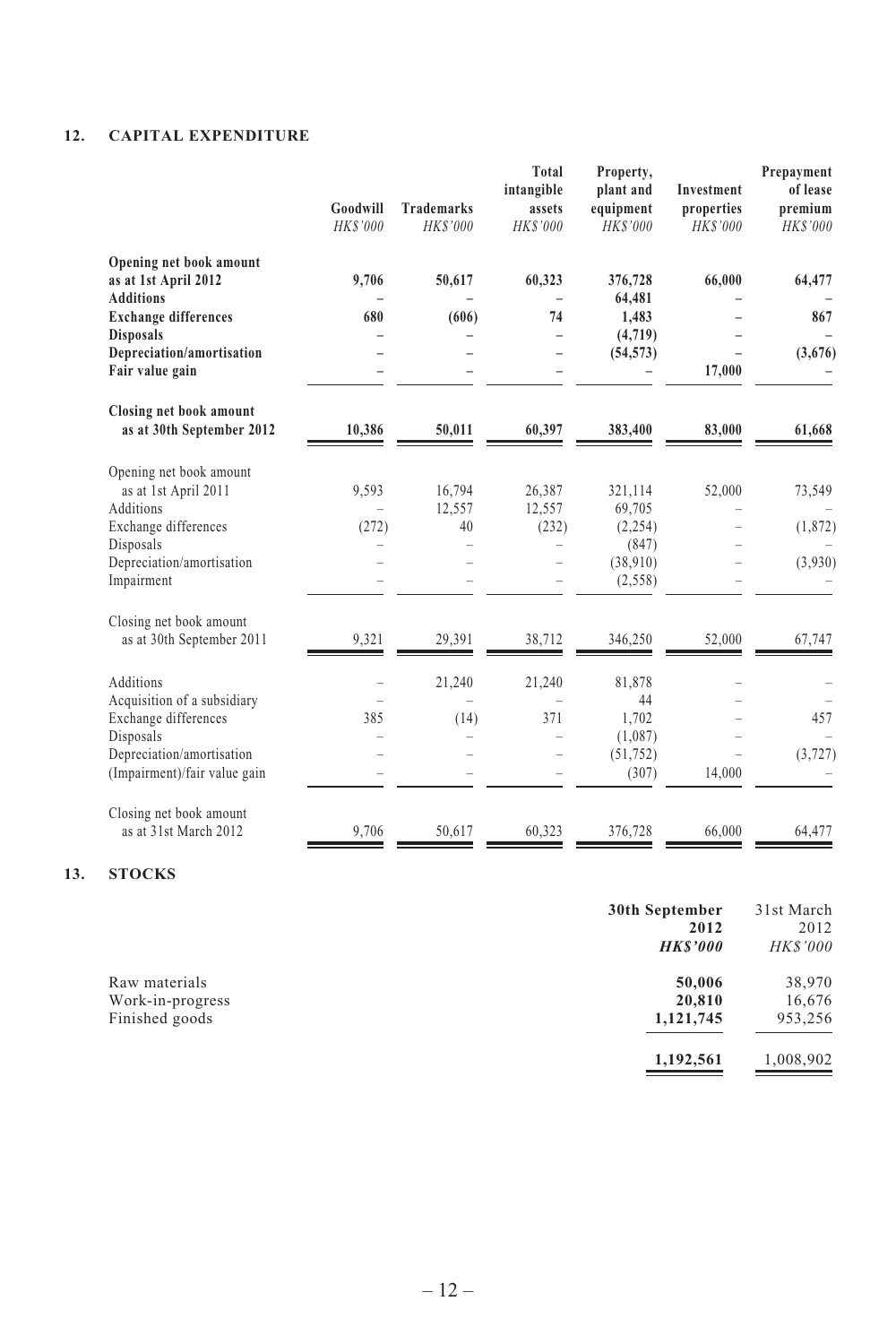#### **14. DEBTORS AND PREPAYMENTS**

|                                               | 30th September | 31st March      |
|-----------------------------------------------|----------------|-----------------|
|                                               | 2012           | 2012            |
|                                               | <b>HKS'000</b> | <b>HK\$'000</b> |
| Trade debtors, gross                          | 180,746        | 191,151         |
| Provision for impairment of trade debtors     | (457)          | (692)           |
| Trade debtors, net                            | 180,289        | 190,459         |
| Deposits, prepayments and other debtors       | 317,776        | 265,175         |
|                                               | 498.065        | 455,634         |
| Trade debtors analysed by invoice date (note) |                |                 |
| Below 60 days                                 | 81,052         | 110,310         |
| Over 60 days                                  | 99,694         | 80,841          |
|                                               | 180,746        | 191,151         |

#### *Note:*

The Group allows an average credit period of 60 days from the invoice date to its trade debtors.

#### **15. SHARE CAPITAL**

|                                                                               | <b>Note</b> | Number of<br>shares of<br>HK\$0.1 each |
|-------------------------------------------------------------------------------|-------------|----------------------------------------|
| Issued and fully paid:                                                        |             |                                        |
| At 30th September 2011 and 1st April 2012<br>Issue of shares upon Bonus Issue | (a)         | 951,340,023<br>95,134,002              |
| At 30th September 2012                                                        |             | 1,046,474,025                          |

*Note:*

(a) Issue of shares under the Bonus Issue

With the approval of the Shareholders at the AGM of the Company held on 23rd August 2012, the Company issued 95,134,002 bonus shares on the basis of one bonus share for every ten existing shares held by the shareholders of the Company on its register of members on Friday, 31st August 2012. For details of the Bonus Issue, please refer to the announcements dated 27th June 2012 published by the Company.

(b) No share options were exercised, granted or lapsed during the six months ended 30th September 2012 and the year ended 31st March 2012.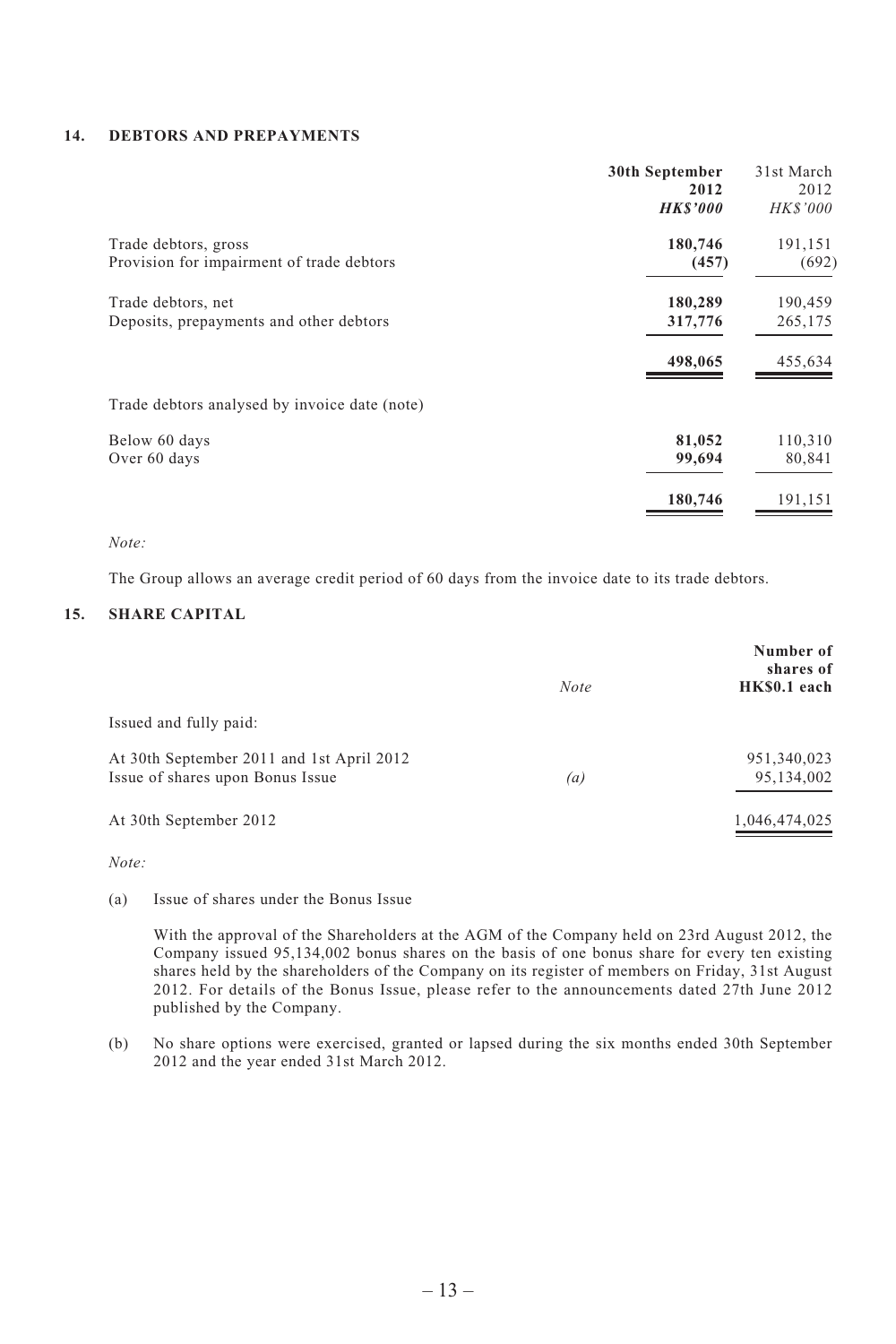#### **16. CREDITORS AND ACCRUALS**

|                                           | 30th September<br>2012<br><b>HKS'000</b> | 31st March<br>2012<br><b>HKS'000</b> |
|-------------------------------------------|------------------------------------------|--------------------------------------|
| Trade creditors analysed by invoice date: |                                          |                                      |
| Below 60 days                             | 320,132                                  | 270,482                              |
| Over 60 days                              | 28,892                                   | 55,448                               |
|                                           | 349,024                                  | 325,930                              |
| Other creditors and accruals              | 290,261                                  | 267,640                              |
|                                           | 639,285                                  | 593,570                              |
|                                           |                                          |                                      |

# **17. BORROWINGS**

|                                                                  | 30th September |                        | 31st March<br>2012 |
|------------------------------------------------------------------|----------------|------------------------|--------------------|
|                                                                  | <b>Note</b>    | 2012<br><b>HKS'000</b> | <b>HKS'000</b>     |
| Bank borrowings                                                  | (a)            | 656,862                | 508,064            |
| Obligations under finance leases                                 | (b)            | 975                    | 125                |
|                                                                  |                | 657,837                | 508,189            |
| Amount repayable within one year included in current liabilities |                | (532, 371)             | (422, 501)         |
|                                                                  |                | 125,466                | 85,688             |

#### *Note:*

(a) The Group's bank borrowings are repayable as follows:

|                       | 30th September | 31st March     |
|-----------------------|----------------|----------------|
|                       | 2012           | 2012           |
|                       | <b>HKS'000</b> | <b>HKS'000</b> |
| Within 1 year         | 531,792        | 422,421        |
| Between 1 and 2 years | 19,841         | 18,641         |
| Between 2 and 5 years | 38,743         | 33,026         |
| Over 5 years          | 66,486         | 33,976         |
|                       | 656,862        | 508,064        |

Included in bank borrowings as at 30th September 2012 are secured borrowings amounted to HK\$350,096,000 (31st March 2012: HK\$308,847,000), which are secured by land and buildings, an investment property and prepayment of lease premium of the Group.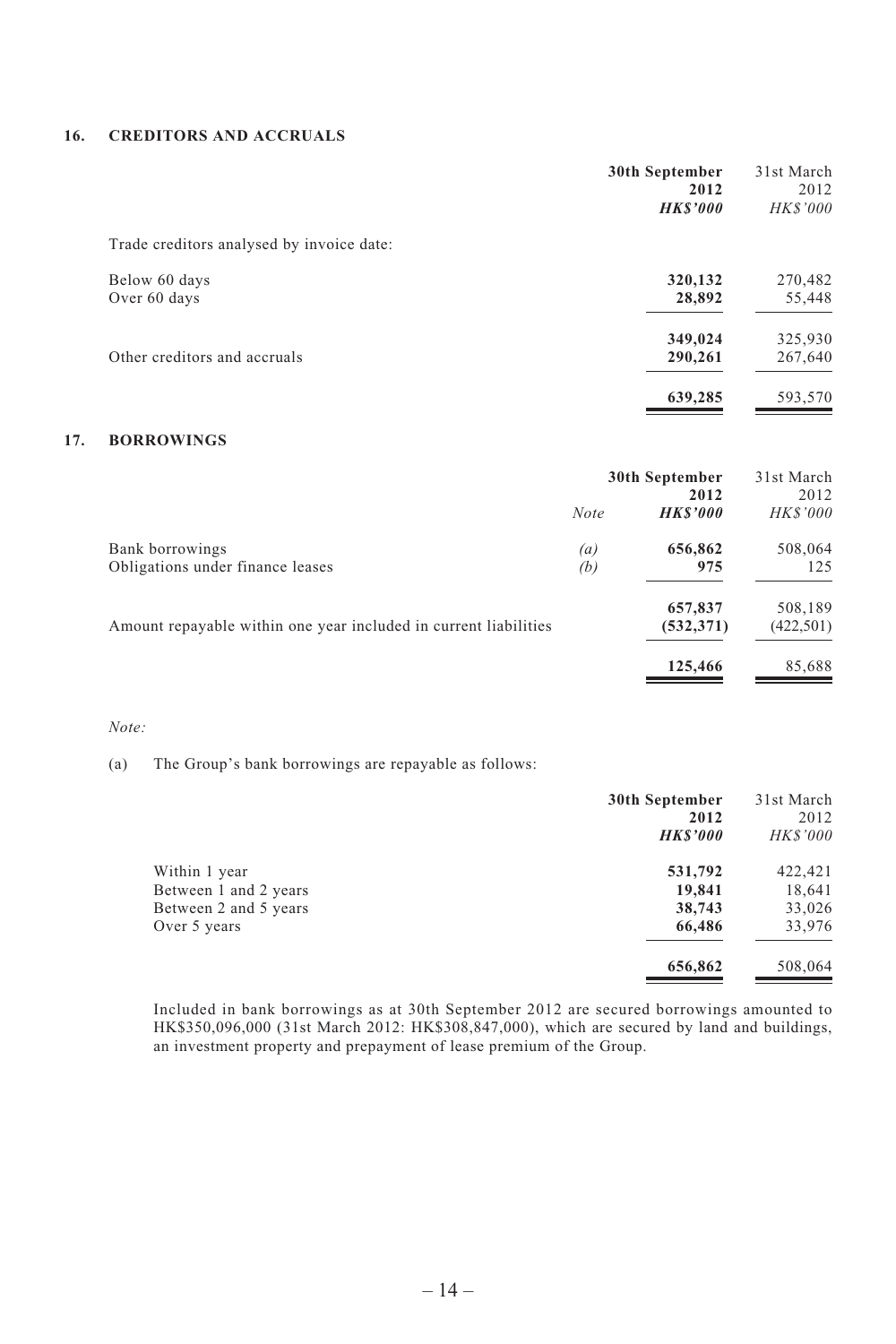#### **17. BORROWINGS (Continued)**

(a) Movement in bank loans during the period is analyzed as follows:

|                         | Six months ended<br>30th September |                 |
|-------------------------|------------------------------------|-----------------|
|                         | 2012                               |                 |
|                         | <b>HKS'000</b>                     | <b>HK\$'000</b> |
| Opening balance         | 508,064                            | 437,158         |
| Drawdown of bank loans  | 489,376                            | 323,098         |
| Repayment of bank loans | (340, 664)                         | (281, 637)      |
| Exchange differences    | 86                                 | (198)           |
| Closing balance         | 656,862                            | 478,421         |

(b) The obligations under finance leases are payable as follows:

|                                            | 30th September<br>2012<br><b>HKS'000</b> | 31st March<br>2012<br><i>HK\$'000</i> |
|--------------------------------------------|------------------------------------------|---------------------------------------|
| Within 1 year<br>Between 1 and 2 years     | 619<br>413                               | 98<br>46                              |
| Future finance charges on finance leases   | 1,032<br>(57)                            | 144<br>(19)                           |
| Present value of finance lease liabilities | 975                                      | 125                                   |

The present value of finance lease liabilities is as follows:

| Within 1 year         | 579 | 80  |
|-----------------------|-----|-----|
| Between 1 and 2 years | 396 | 45  |
|                       | 975 | 125 |

# **18. COMMITMENTS**

|                                                                                                                                | 30th September<br>2012<br><b>HKS'000</b> | 31st March<br>2012<br><b>HK\$'000</b> |
|--------------------------------------------------------------------------------------------------------------------------------|------------------------------------------|---------------------------------------|
| Capital commitments for property, plant and equipment:<br>Contracted but not provided for<br>Authorised but not contracted for | 31,392                                   | 2.575                                 |
|                                                                                                                                | 31,392                                   | 2.575                                 |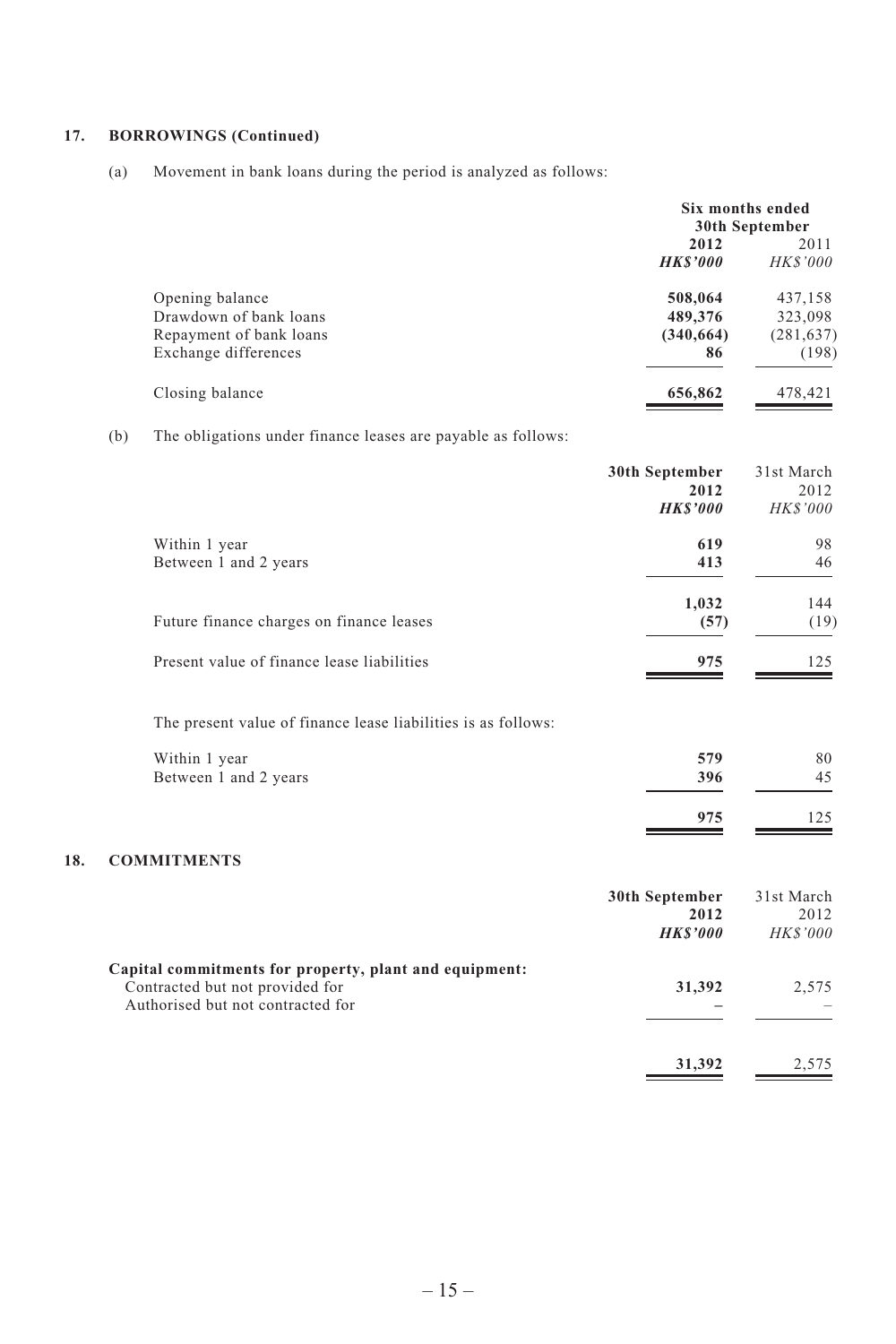#### **19. RELATED PARTY TRANSACTIONS**

As at 30th September 2012, the Company is controlled by the Kanjanapas family. The remaining shares are widely held.

Yee Hing Company Limited ("Yee Hing"), directly and indirectly through its subsidiary held 4,830,100 shares of the Company as at 30th September 2012. 55% of the total issued ordinary shares of Yee Hing is held by Klayze Holdings Limited, which is the trustee of a discretionary trust (the "Trust"). Mr. Joseph C.C. Wong and Mr. Sakorn Kanjanapas, directors of the Company, are the beneficiaries of the Trust.

The following is a summary of the significant related party transactions carried out in the normal course of the Group's business:

(i) Sales of goods and services to related companies

|                                              | Six months ended<br>30th September |                        |
|----------------------------------------------|------------------------------------|------------------------|
|                                              | 2012<br><b>HKS'000</b>             | 2011<br><b>HKS'000</b> |
| Service income from a related company (note) | 1.071                              | 1.071                  |

- *Note* A wholly-owned subsidiary of the Group entered into agreement with Mengiwa Property Investment Limited ("MPIL"), a wholly-owned subsidiary company of Yee Hing, for the provision of the following services:
	- (a) contract administration with respect to contracts entered into between MPIL and third parties from time to time;
	- (b) property agency liaison and tenancy management;
	- (c) management of the property manager of Stelux House; and
	- (d) other miscellaneous administrative services.

The fee for the provision of the above services was agreed at HK\$178,500 per calendar month during the duration of the agreement.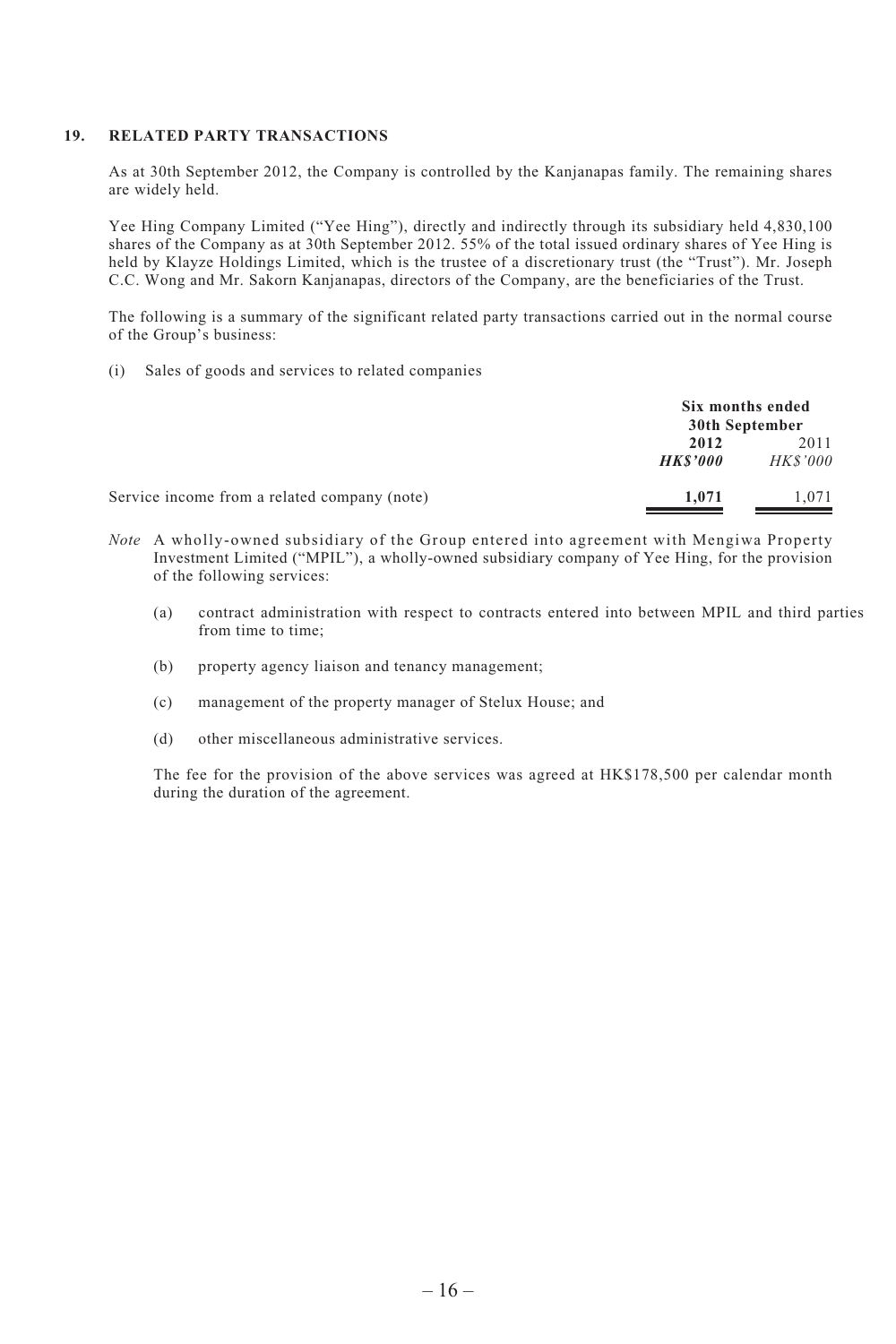#### **19. RELATED PARTY TRANSACTIONS (Continued)**

(ii) Purchases of goods and services from related companies

|                                              | Six months ended<br>30th September |                 |
|----------------------------------------------|------------------------------------|-----------------|
|                                              | 2012<br>2011                       |                 |
|                                              | <b>HKS'000</b>                     | <b>HK\$'000</b> |
| Purchases of goods (note a)                  | 888                                | 5.505           |
| Rental expense to related companies (note b) | 4.117                              | 3.953           |

#### *Note:*

- (a) During the period, certain subsidiaries of the Company purchased optical products from Thong Sia Optics (Hong Kong) Company Limited ("Thong Sia Optics") (formerly known as Vision PRO Trading Company Limited) and its subsidiary companies prior to acquiring Thong Sia Optics into the Group, and International Optical Manufacturing Company Limited ("IOM"), indirectly owned subsidiaries of Yee Hing, in accordance with the terms of written agreements for the Group's retail and trading operations.
- (b) During the period, certain subsidiaries of the Company have entered into tenancy agreements with the following related parties for office premises, warehouses, showroom and carparking spaces:

|                                              | Rental paid for the<br>six months ended<br>30th September |                        |
|----------------------------------------------|-----------------------------------------------------------|------------------------|
|                                              | 2012<br><b>HKS'000</b>                                    | 2011<br><b>HKS'000</b> |
| Mengiwa Property Investment Limited          | 3,650                                                     | 3,326                  |
| Mengiwa Private Ltd<br>Other related parties | 467                                                       | 160<br>467             |
|                                              | 4.117                                                     | 3,953                  |

(iii) Period/year-end balances arising from service income, purchases of goods and rental expenses

|      |                                                                                                     | 30th September<br>2012<br><b>HKS'000</b> | 31st March<br>2012<br><b>HKS'000</b> |
|------|-----------------------------------------------------------------------------------------------------|------------------------------------------|--------------------------------------|
|      | Trading balances receivable from related companies<br>Trading balances payable to related companies | 2,528<br>6,130                           | 2,394<br>10,088                      |
| (iv) | Key management compensation                                                                         |                                          |                                      |
|      |                                                                                                     | Six months ended<br>30th September       |                                      |
|      |                                                                                                     | 2012<br><b>HKS'000</b>                   | 2011<br><b>HKS'000</b>               |
|      | Salaries and other short-term employee benefits<br>Other long-term benefits                         | 12,522<br>116                            | 12,454<br>109                        |
|      |                                                                                                     | 12,638                                   | 12,563                               |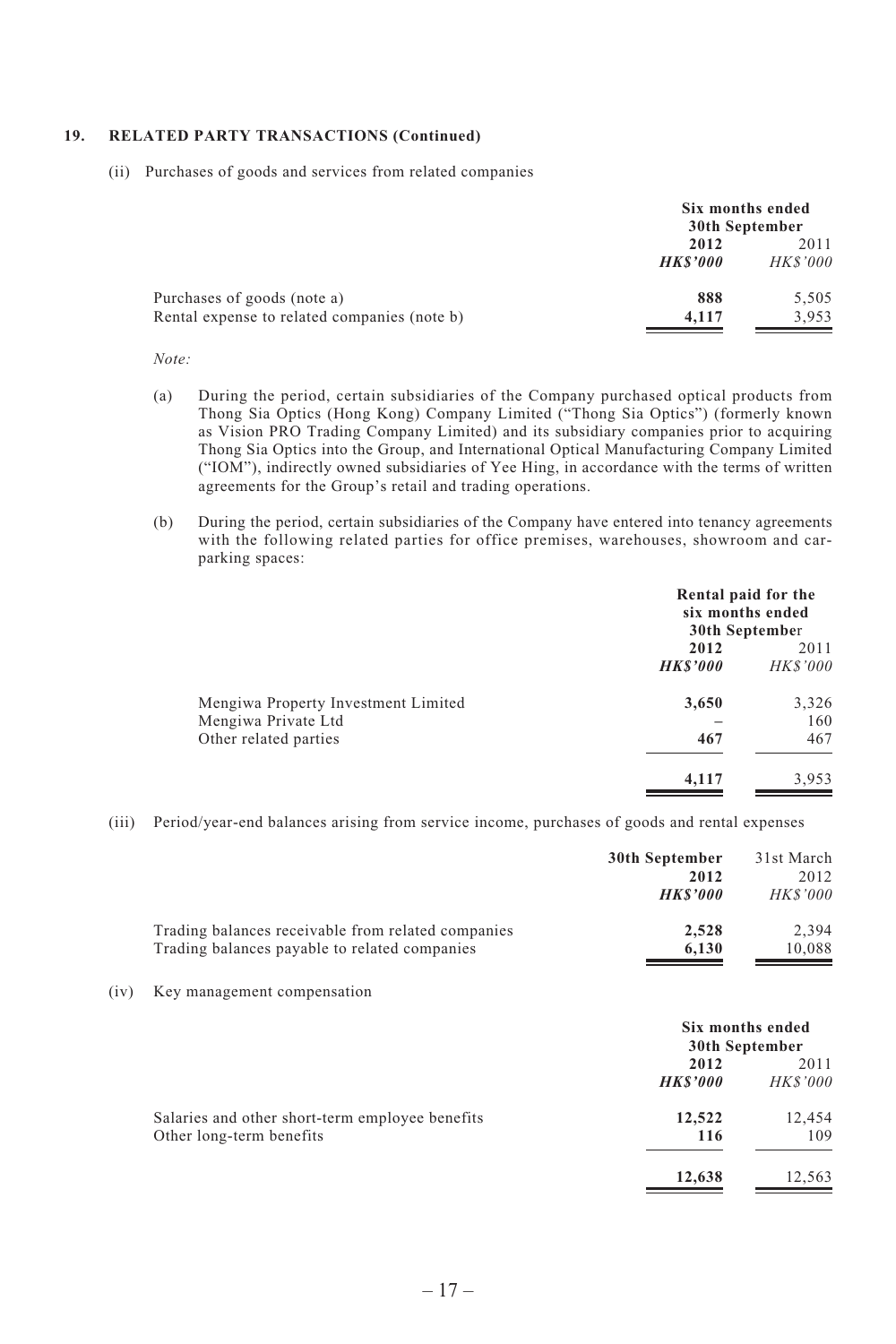## **MANAGEMENT DISCUSSION AND ANALYSIS**

The Board of Directors (the "Board") of Stelux Holdings International Limited (the "Company") is pleased to announce the unaudited consolidated results of the Company and its subsidiaries (collectively, the "Group") for the six months ended 30 September 2012.

#### **BUSINESS REVIEW**

With a listing history spanning 40 years, the Group is principally engaged in the retailing of midrange priced watch and optical products under the respective brand names: "CITY CHAIN" and "OPTICAL 88" in Hong Kong, Macau, Mainland China and Southeast Asia.

Between 2005 and 2006, we restructured our businesses to focus on our core strengths - the watch and optical businesses. Our aspiration then was to be Asia's leading watch and optical group. Over the last 6 years, we have achieved this. Presently, we are one of the largest mid-end watch and optical retailers with over 600 stores within Asia. With a proven business model, we have a prominent position in the mid-tier lifestyle accessories market within the region.

## *STRATEGIC PARTNERSHIP WITH BOYU CAPITAL*

Recognising the challenges and opportunities ahead with the emerging middle class Chinese consumer and an increasingly competitive environment, the Group is keenly aware that it must be better prepared for the next phase of growth. With this vision and a goal to replicate the success of our business model into Mainland China, we have identified Boyu Capital as our partner to work closely with us to drive strategic transformations and to elevate our Group to the next level of performance. Boyu Capital shares our values and vision, believes strongly in our business model and favourable industry position, and possesses in-depth knowledge and unparalleled network and expertise in the Mainland market and, particularly, in the retail sector.

A critical objective in the near to medium term is to maintain the Group's dominant position in mid-end watch and optical retailing in Hong Kong and continue to drive improvements in operational efficiency and financial results across the regions, particularly in Mainland China, by addressing structural management and operational issues within the Group. With this particular objective in mind, we worked closely with Boyu Capital over the past few months to conduct a comprehensive review of the Group's businesses and to develop a Business Strategy and Reorganisation Plan ("Business Plan"). Going forward, a new team to be headed by the newly established CEO Office has been set up to oversee the implementation of the Business Plan and to drive changes in management culture with the assistance from Boyu Capital. In the future, in addition to the Group's core values of building our businesses based on integrity and equality; accountability, proactivity and professionalism will also underpin the way we conduct ourselves and our businesses.

We firmly believe that the synergies from this strategic partnership with Boyu Capital will be an instrumental driver of future growth for the Group. The Group will publish more details on this partnership in a separate announcement.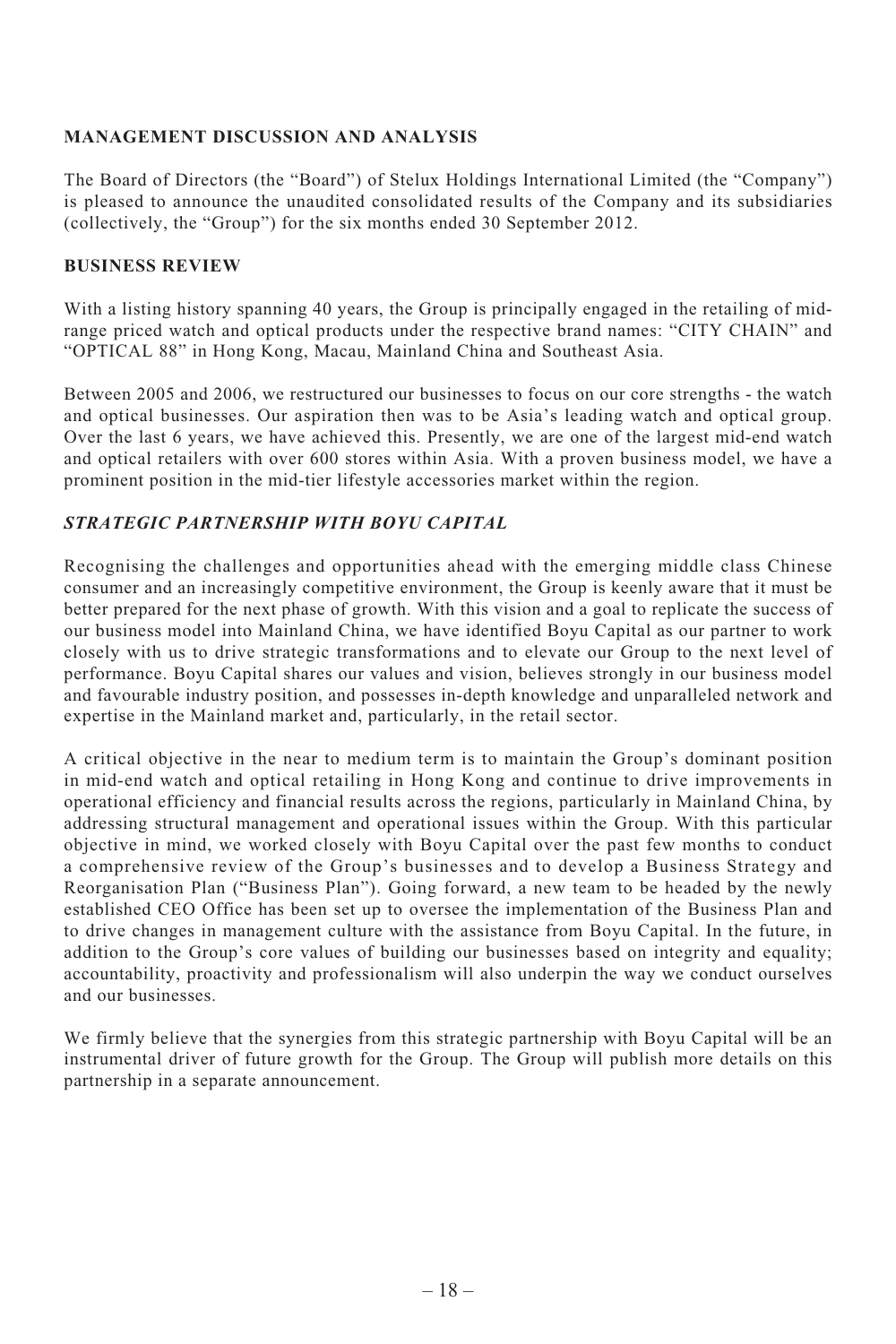# *GROUP BUSINESS*

Amidst a faster and sharper than expected slowdown on the Mainland and a poor global economy, the Group recorded a modest turnover growth of 10% to HK\$1,740.9 million (2011: HK\$1,587.3 million) for the six months ended 30 September 2012 with approximately 70% of total sales derived from our operations in Greater China. Growth in Group Net Profit attributable to equity holders correspondingly posted a modest rise of 8% to HK\$124.6 million (2011: HK\$115.3) million) compared to the previous period under review when Group turnover and net profit growth had spiked sharply upwards, driven then by a stronger Mainland economy.

Higher operating costs, including increases in rental and staff costs by 23% and 18% yoy respectively combined with slower turnover growth have squeezed net profit growth. However, we maintained our net profit margin at a stable level of around 7.2% (2011: 7.3%) and in the meantime improved our gross profit margin from 60.5% to 61.9% through various initiatives, such as further strengthening the positioning of our house brands, enhancing our product mix and maintaining consistent pricing policies.

The slowdown on the Mainland is unlikely to be protracted as the Chinese government continues to introduce measures to spur growth. Moreover, as the structural rise of the Mainland middle class consumer continues to gather momentum in the medium to longer term, our unique position in the market will allow us to capitalise on this attractive market segment. Accordingly, we will continue to commit resources to capture this seismic structural demographic shift.

To thank our shareholders for their continual support and confidence in the Company, the Board recommends the payment of an interim dividend of HK\$0.036 (2011: HK\$0.035) per ordinary share. This represents a stable payout of 30% for the six months ended 30 September 2012 (2011: 29%).

#### *"CITY CHAIN" – WATCH RETAIL BUSINESS*

For the six months ended 30 September 2012, turnover from our watch retail business was up 13% to HK\$930 million (2011: HK\$826 million) and accounted for approximately 53% of the Group's overall sales. Earnings before interest and tax ("EBIT") amounted to HK\$90 million, representing a growth of 6% from HK\$85 million in the last corresponding period. The growth in turnover and EBIT was mainly due to the contribution of our operations in Hong Kong and Macau which continued to benefit from the influx of Mainland shoppers.

#### *Hong Kong and Macau*

For the six months ended 30 September 2012, the turnover from our Hong Kong and Macau watch retail operations was HK\$598 million, up by 18% from the same period last year (2011: HK\$508 million), whilst EBIT increased by 13% to HK\$121 million from HK\$107 million from the previous period last year.

Despite the global slowdown, a top line increase of 18% was encouraging but this did not translate into a similar or better EBIT growth due to inflationary pressures on operating costs during the period, particularly rising rental costs in Hong Kong and Macau. Measures will be undertaken to improve EBIT growth, in particular we will conduct reviews on our existing leasing strategies to alleviate rising rental pressures.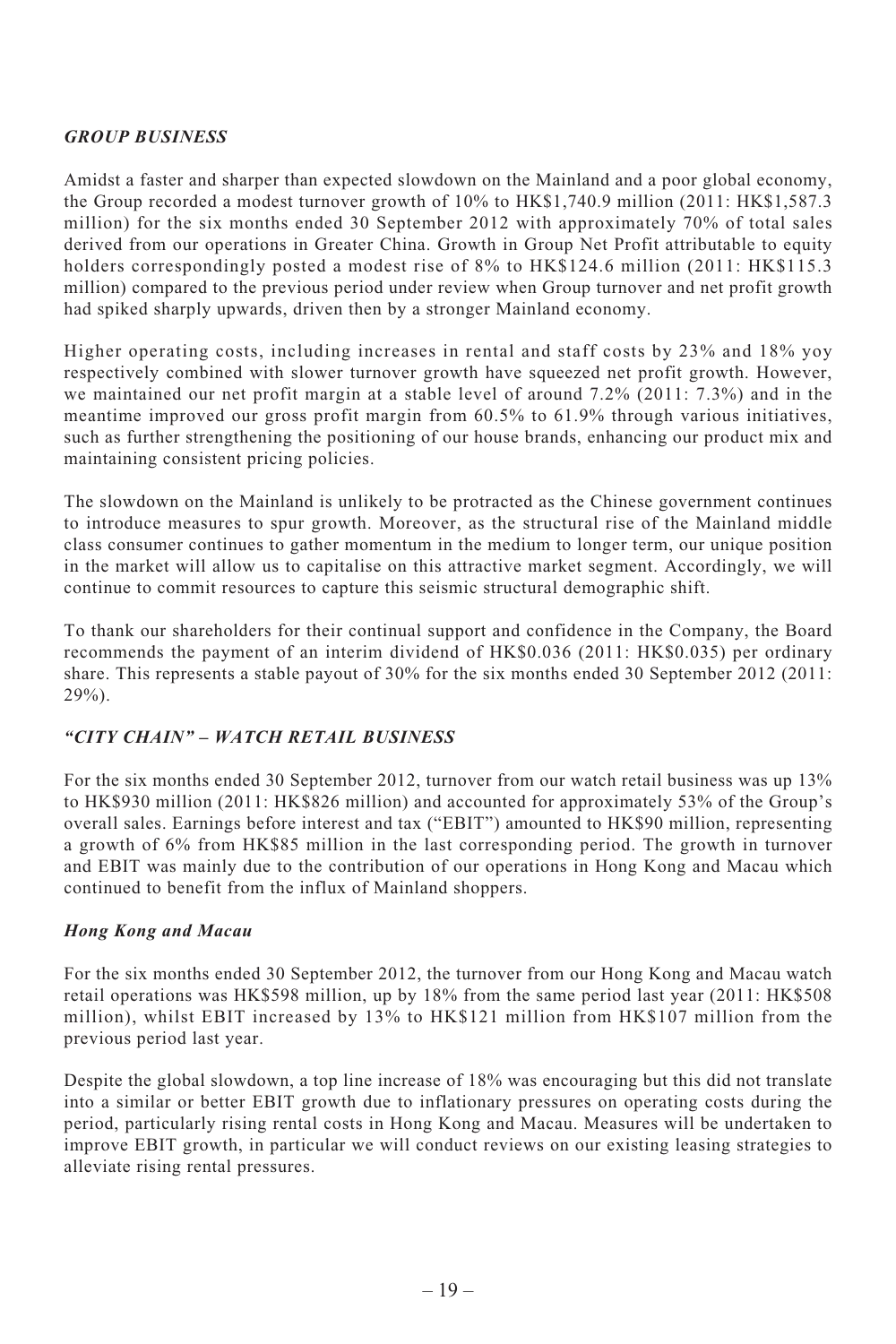# *Mainland China*

Turnover from our watch retail business on the Mainland stood at HK\$78 million (2011: HK\$80 million) and a loss of HK\$ 33 million was recorded as a result of the sharper economic slowdown. Despite being up 74% from the previous corresponding period (2011: loss of HK\$19 million), losses have in fact narrowed in comparison to the loss of HK\$37 million recorded in the second half of the previous fiscal year as various cost control initiatives were rolled out. We believe the loss would have narrowed further if not for the sharper than expected economic slowdown.

Various initiatives to improve operating efficiencies were introduced to streamline our Mainland China operations, such as centralised procurement by headquarters in Hong Kong to secure favourable prices, product mix revamp to refine brand offerings and perceivable values to local customers; enhanced salesforce training to improve service quality and overall shopping experience; and improvements in visual merchandising to increase brand recognition among Mainland customers.

With our watch retail operations growing in stature, we are planning to permanently station a high calibre China Chief Operating Officer ("China COO") to strengthen the existing management teams in Guangzhou, Shanghai and Beijing and also to take charge of the operations there. Under this new China COO's leadership, additional new initiatives under the Business Plan will be implemented to further improve the performance of local operations, including rationalisation of existing store portfolio, adoption of more prudent clustered network expansion strategies, implementation of more stringent cost management policies, and launching new alternative distribution channels, such as eCommerce stores. With these new initiatives, we would expect our watch business in Mainland China to achieve breakeven by FY2015.

#### *Southeast Asia*

Previous losses at our watch operations in Thailand, Singapore and Malaysia were reversed and an EBIT of HK\$ 2 million was reported (2011: loss of HK\$3 million). A rise in turnover of 7% to HK\$254 million (2011: HK\$238 million) was posted. However, with returning consumer confidence in Thailand, the stable performance of our Malaysian operations and various cost control measures implemented throughout the region, we anticipate a better performance in the coming FY2013.

# *"OPTICAL 88" – OPTICAL RETAIL BUSINESS*

For the six months ended 30 September 2012, turnover from our optical retail business increased modestly by 6% to HK\$593 million (2011: HK\$561 million) and accounted for approximately 34% of the Group's overall sales. An EBIT of HK\$38 million was reported, a decline of 32% from HK\$56 million over the same period last year, largely due to rising operating costs and initial start-up costs associated with some of our new business initiatives.

# *Hong Kong and Macau*

For the six months ended 30 September 2012, our optical retail businesses in Hong Kong and Macau recorded a turnover of HK\$393 million, up 6% from the previous corresponding period (2011: HK\$370 million), but EBIT decreased by 29% to HK\$ 34 million from HK\$48 million last year. However, the modest growth in turnover could not offset higher operating costs from the initial investment for setting up of "EGG OPTICAL BOUTIQUE" stores, (operating loss of around HK\$6 million) and rising rentals. Initiatives will be introduced in the near term to boost turnover and to improve performance.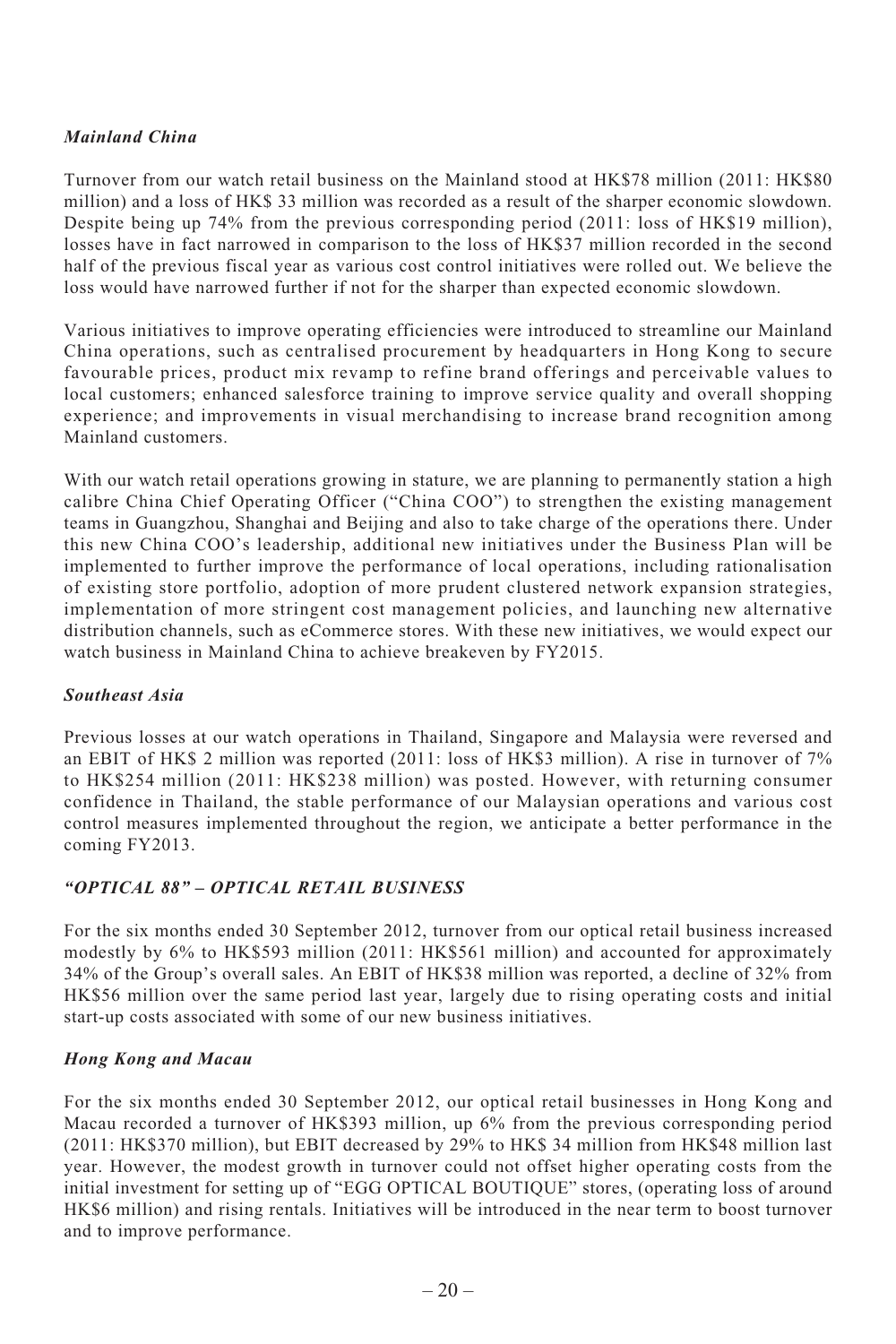# *Mainland China*

Our optical retail business in Mainland China recorded a turnover growth of 10% to HK\$46 million (2011: HK\$42 million) and a loss of HK\$7 million was posted (2011: loss of HK\$3 million). The increased loss was mainly attributable to inflationary pressures and initial set up costs incurred by our newly established Shanghai optical business. However, losses have narrowed compared to a loss of HK\$8 million in the second half of the previous fiscal year. In addition, we would expect to implement similar operational improvement initiatives, in-store rationalisation, cost control, and perceivable value enhancement for Optical 88 in China.

Driven by the positive performance of "EGG OPTICAL BOUTIQUE" stores in Hong Kong, the Group is now looking to replicate this business model in Mainland China, with the first "EGG OPTICAL BOUTIQUE" flagship store planned to be opened soon in Beijing. From this initial launch, the Group plans to introduce and further roll out "EGG OPTICAL BOUTIQUE" stores into other first tier cities, namely Shanghai and Chongqing, and will explore franchising opportunities in second and third tier cities to expedite retail coverage in the longer term.

## *Southeast Asia*

The Group's optical retail operations in Thailand, Singapore and Malaysia maintained a steady performance with turnover recording slight growth of 3% to HK\$154 million (2011: HK\$149 million). EBIT was maintained at the same level as the previous corresponding period at HK\$11 million. The Group anticipates a stable performance for this geographical segment in the current fiscal year.

# *WATCH ASSEMBLY AND WHOLESALE TRADING*

For the six months ended 30 September 2012, the watch and wholesale trading business accounted for approximately 13% of the Group's overall sales, posting a turnover of HK\$217 million up 8% and an EBIT of HK\$57 million, an increase of 22% (2011: HK\$200 million and HK\$47 million respectively).

Our watch assembly unit which produces watches for the Group returned a positive EBIT.

The Thong Sia Group, the sole distributor of "SEIKO" watches in Hong Kong, Singapore and Malaysia performed up to expectations as a result of well executed marketing strategies implemented during the period under review, including, "SEIKO" advertisements featuring Asian pop stars, Sammi Cheng (鄭秀文) and Lee Hom Wang (王力宏).

Our in-house brands "CYMA" and "PRONTO" continue to be positively received and with further dedicated resources from our wholesale unit and coordinated advertising and marketing efforts to be launched in Mainland China, we expect accelerated growth for these two brands in the coming year. Additionally, our newly set up wholesale unit in Thailand responsible for the distribution of agency brands also achieved positive results.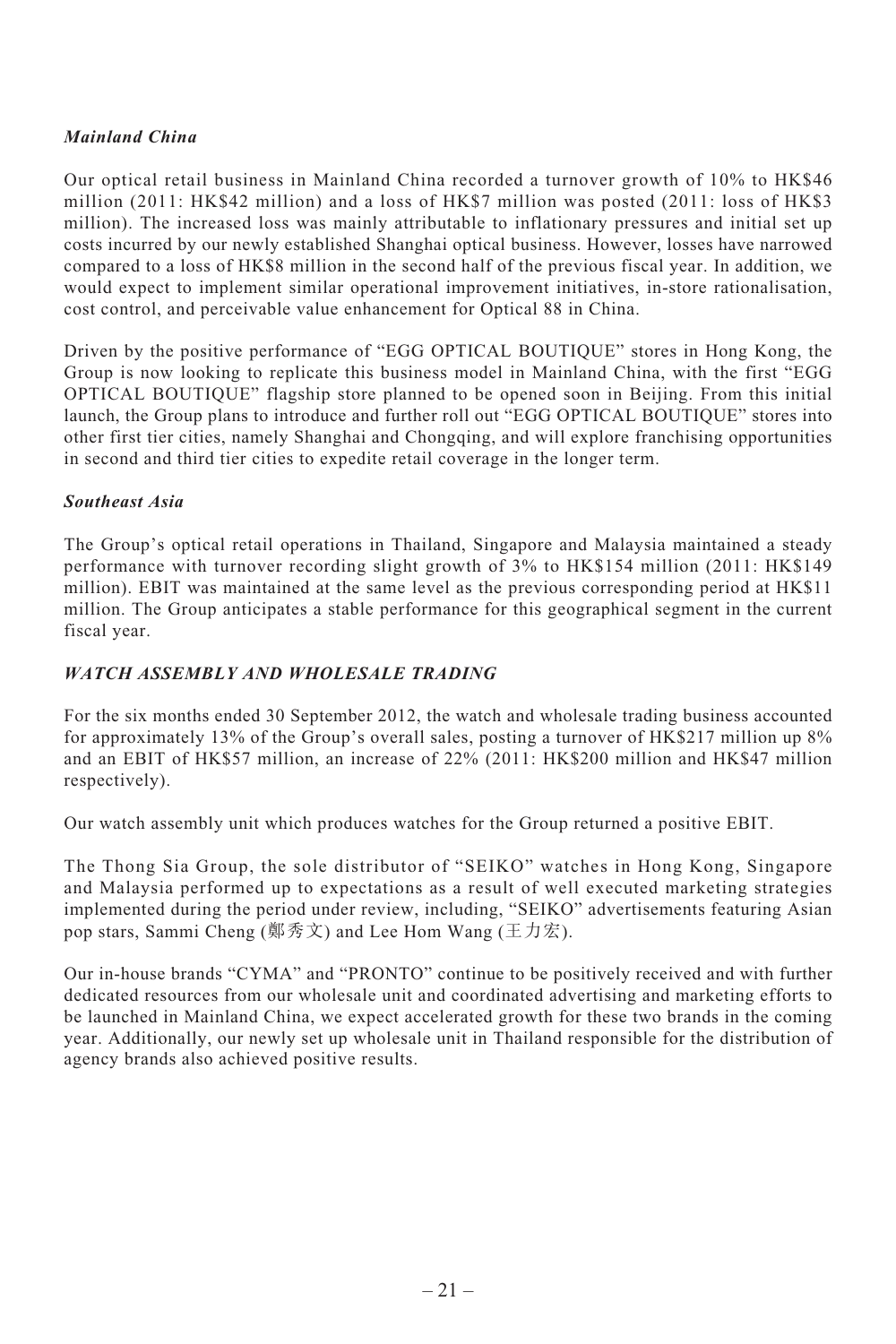#### **OUTLOOK**

Whilst the Group has posted a positive set of results for the six months ended 30 September 2012, we recognise the challenges and opportunities ahead in the coming six months and further beyond. With the formation of a strategic partnership with Boyu Capital and the newly developed Business Plan, we stay confident about the long term outlook for our business and remain focused to achieve the following targets in the coming years:

- Breakeven for our Mainland China business by FY2015 and to generation of meaningful profitable growth by FY2017;
- Sustained market leadership for our Hong Kong and Macau business as the core profit contributor to the Group;
- Ongoing improvements in operational efficiency and profitability from our South East Asia business; and
- Accelerated growth for our wholesale business.

## **FINANCE**

The Group's gearing ratio at balance sheet date was 31% (at 31st March 2012: 25%), which was calculated based on the Group's net debt of HK\$385 million (at 31st March 2012: HK\$287 million) and shareholders' funds of HK\$1,254 million (at 31st March 2012: HK\$1,173 million). The Group's net debt was calculated based on the Group's borrowings of HK\$658 million (at 31st March 2012: HK\$508 million) less the Group's bank balances and cash of HK\$273 million (at 31st March 2012: HK\$221 million). Of the Group's borrowings at balance sheet date, HK\$532 million (at 31st March 2012: HK\$423 million) were repayable within 12 months.

Of the Group's borrowings, 7% (at 31st March 2012: 4%) were denominated in foreign currencies. The Group's bank borrowings denominated in Hong Kong Dollars were on a floating rate basis at either bank prime lending rates or short term inter-bank offer rates.

The Group does not use any financial instruments for hedging purposes.

The Group does not engage in speculative derivative trading.

As at 30th September 2012, the Group does not have any significant contingent liabilities.

The Group does not have plans for material investments or change of capital assets.

## **CAPITAL STRUCTURE OF THE GROUP**

There was no change in the capital structure of the Group during the period.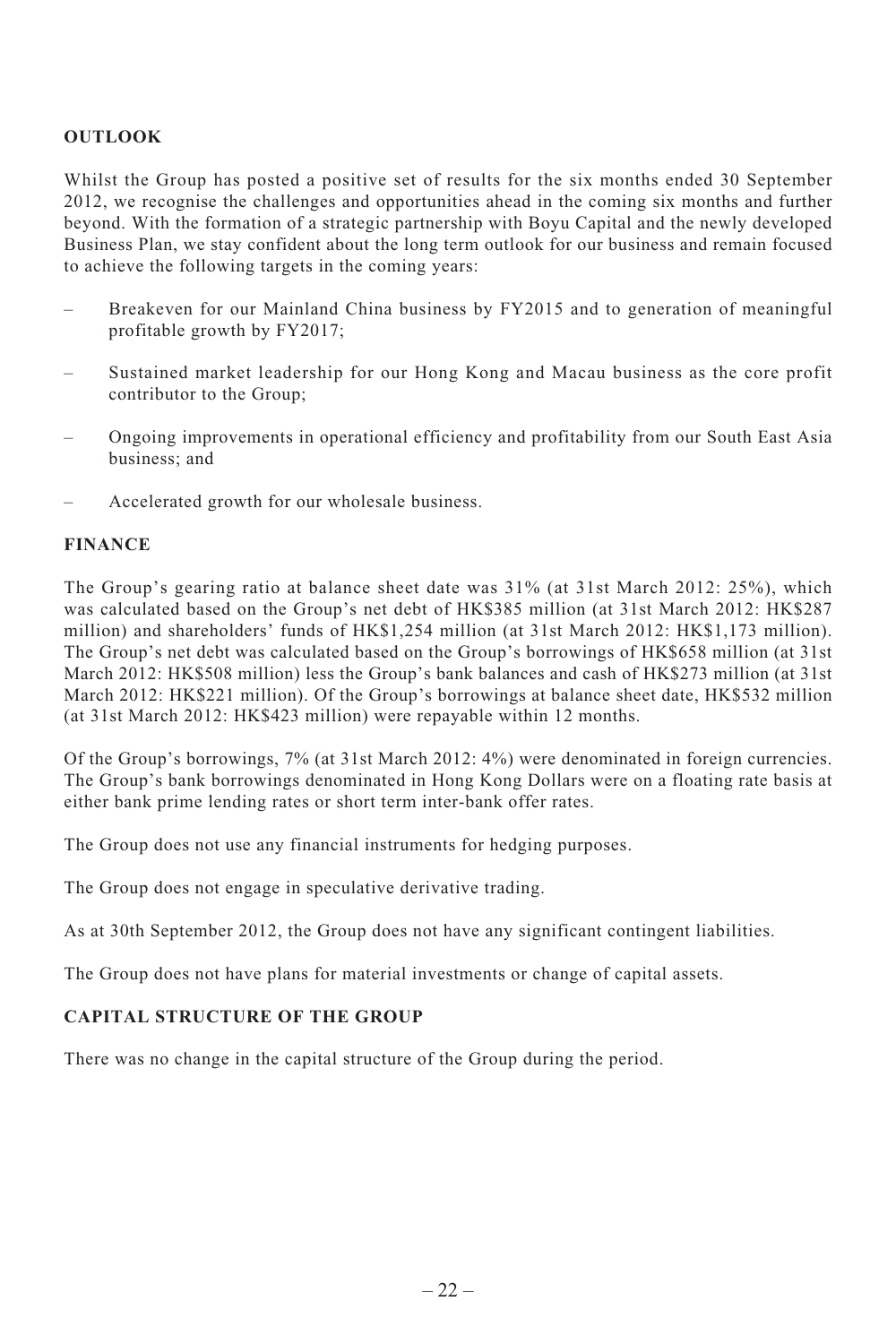## **CHANGES IN THE COMPOSITION OF THE GROUP**

There was no change in the composition of the Group during the period.

# **NUMBER AND REMUNERATION OF EMPLOYEES, REMUNERATION POLICIES, BONUS AND TRAINING SCHEMES**

The Group's remuneration policies are reviewed on a regular basis and remuneration packages are in line with market practices in the relevant countries where the Group operates. As of 30th September 2012, the Group had 3,578 (at 30th September 2011: 3,244) employees.

## **DETAILS OF THE CHARGES ON GROUP ASSETS**

At 30th September 2012, certain of the Group's freehold land and buildings amounting to HK\$191 million (at 31st March 2012: HK\$193 million), investment property amounting to HK\$83 million (at 31st March 2012: HK\$66 million) and leasehold land amounting to HK\$20 million (31st March 2012: HK\$21 million) were pledged to secure banking facilities granted to the Group.

# **INTERESTS OF DIRECTORS AND CHIEF EXECUTIVES**

Mr. Joseph C. C. Wong, Mr. Anthony Chu Kai Wah and Mr. Vincent Lau Tak Bui are eligible to an annual bonus determinable under the terms of an executive bonus scheme with respect to the management of the Group. Provision for the executive bonus in respect of the directors eligible under the Executive Bonus Scheme for the six months ended 30th September 2012 amounted to HK\$8,854,000 (2011: HK\$8,500,000).

As at 30th September 2012, the interests and short positions of the Directors, and the Company's chief executive in the shares, underlying shares and debentures of the Company or any associated corporation (within the meaning of Part XV of the Securities and Futures Ordinance ("SFO")) as recorded in the register required to be kept under Section 352 of the SFO or as otherwise notified to the Company and the Stock Exchange pursuant to the Model Code for Securities Transactions by Directors of Listed Companies were as follows:

#### **(a) The Company – Ordinary shares**

*Long position in shares and underlying shares of the Company*

|                          | Number of shares        |                    |                              |                   |             | Approximate<br>percentage of |
|--------------------------|-------------------------|--------------------|------------------------------|-------------------|-------------|------------------------------|
| Name of Director         | Personal<br>interest    | Family<br>interest | Corporate/<br>trust interest | Other<br>interest | Total       | issued share<br>capital      |
| Mr. Joseph C. C. Wong    | 596,277,892<br>(Note 1) | 11.000             | 4,830,100<br>(Note 2)        | -                 | 601,118,992 | 57.44                        |
| Mr. Chu Kai Wah, Anthony | 2.200.000               |                    |                              | -                 | 2.200.000   | 0.21                         |
| Mr. Sakorn Kanjanapas    | 86,221,078              | -                  | 4,830,100<br>(Note 2)        | -                 | 91,051,178  | 8.70                         |
| Mr. Lau Tak Bui, Vincent | 9,192,920               |                    |                              | -                 | 9.192.920   | 0.88                         |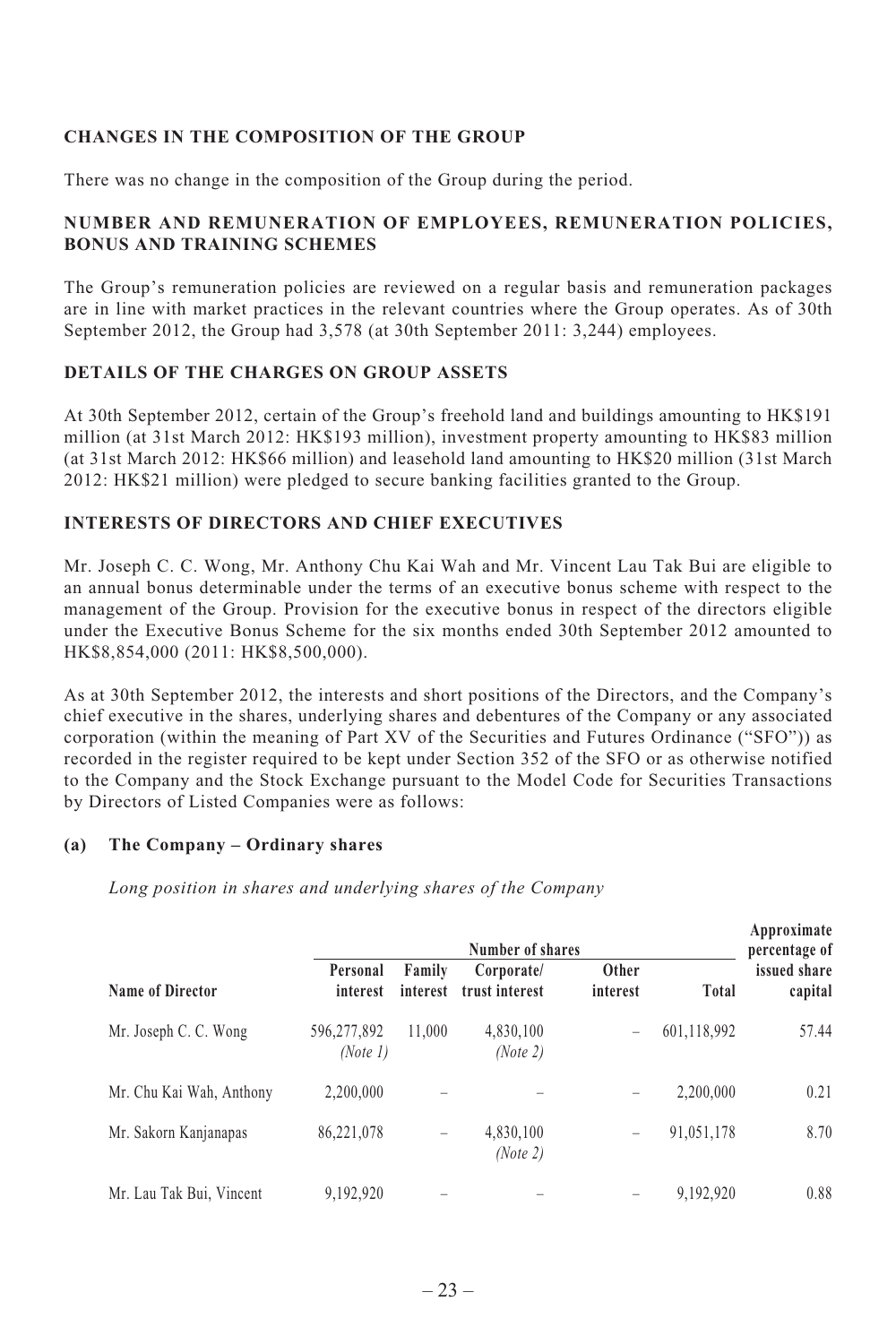#### **INTERESTS OF DIRECTORS AND CHIEF EXECUTIVES (continued)**

#### **(a) The Company – Ordinary shares (continued)**

*Notes:*

- (1) These interests include Mr. Joseph C.C. Wong's interest in the 86,221,078 shares of the Company (which are benefically owned by Mr. Sakorn Kanjanapas) under unlisted physically settled equity derivatives arising from options granted by Mr. Sakorn Kanjanapas to Mr. Joseph C.C. Wong to purchase such shares within a period of 3 years from 27 August 2012.
- (2) Yee Hing Company Limited, directly and indirectly through its subsidiary including Active Lights Company Limited, held 4,830,100 shares of the Company as at 30th September 2012. 55% of the total issued ordinary shares of Yee Hing Company Limited is held by Klayze Holdings Limited, which is the trustee of a discretionary trust (the "Trust"). Mr. Joseph C.C. Wong and Mr. Sakorn Kanjanapas are the beneficiaries of the Trust and were therefore deemed to be interested in 4,830,100 shares of the Company through the Trust's interest in Yee Hing Company Limited.

#### *Short position in shares and underlying shares of the Company*

Mr. Sakorn Kanjanapas has a short position in 86,221,078 shares of the Company under unlisted physically settled equity derivatives arising from options granted by Mr. Sakorn Kanjanapas to Mr. Joseph C.C. Wong to purchase such shares within a period of 3 years from 27 August 2012.

#### **(b) Subsidiaries**

|       |                                                                          |           |           | Number of shares |         | Approximate<br>percentage of<br>the total<br>preference<br>shares in issue<br>as at |
|-------|--------------------------------------------------------------------------|-----------|-----------|------------------|---------|-------------------------------------------------------------------------------------|
|       |                                                                          | Personal  | Family    | Corporate        |         | 30th September                                                                      |
|       |                                                                          | interests | interests | interests        | Total   | 2012                                                                                |
| (i)   | City Chain (Thailand) Company Limited - Preference shares <sup>1</sup>   |           |           |                  |         |                                                                                     |
|       | Mr. Joseph C. C. Wong                                                    | 200       |           | 208,800          | 209,000 | 99.52                                                                               |
|       | Mr. Sakorn Kanjanapas                                                    | 200       |           | 208,800          | 209,000 | 99.52                                                                               |
| (ii)  | Stelux Watch (Thailand) Company Limited - Preference shares <sup>2</sup> |           |           |                  |         |                                                                                     |
|       | Mr. Joseph C. C. Wong                                                    | 600       |           |                  | 600     | 16.67                                                                               |
|       | Mr. Sakorn Kanjanapas                                                    | 600       |           |                  | 600     | 16.67                                                                               |
| (iii) | Optical 88 (Thailand) Company Limited - Preference shares <sup>3</sup>   |           |           |                  |         |                                                                                     |
|       | Mr. Joseph C. C. Wong                                                    | 5,000     |           | 225,000          | 230,000 | 90.20                                                                               |
|       | Mr. Sakorn Kanjanapas                                                    | 5,000     |           | 225,000          | 230,000 | 90.20                                                                               |
| (iv)  | Stelux (Thailand) Limited - Preference shares <sup>4</sup>               |           |           |                  |         |                                                                                     |
|       | Mr. Joseph C. C. Wong                                                    | 5,100     |           |                  | 5,100   | 100                                                                                 |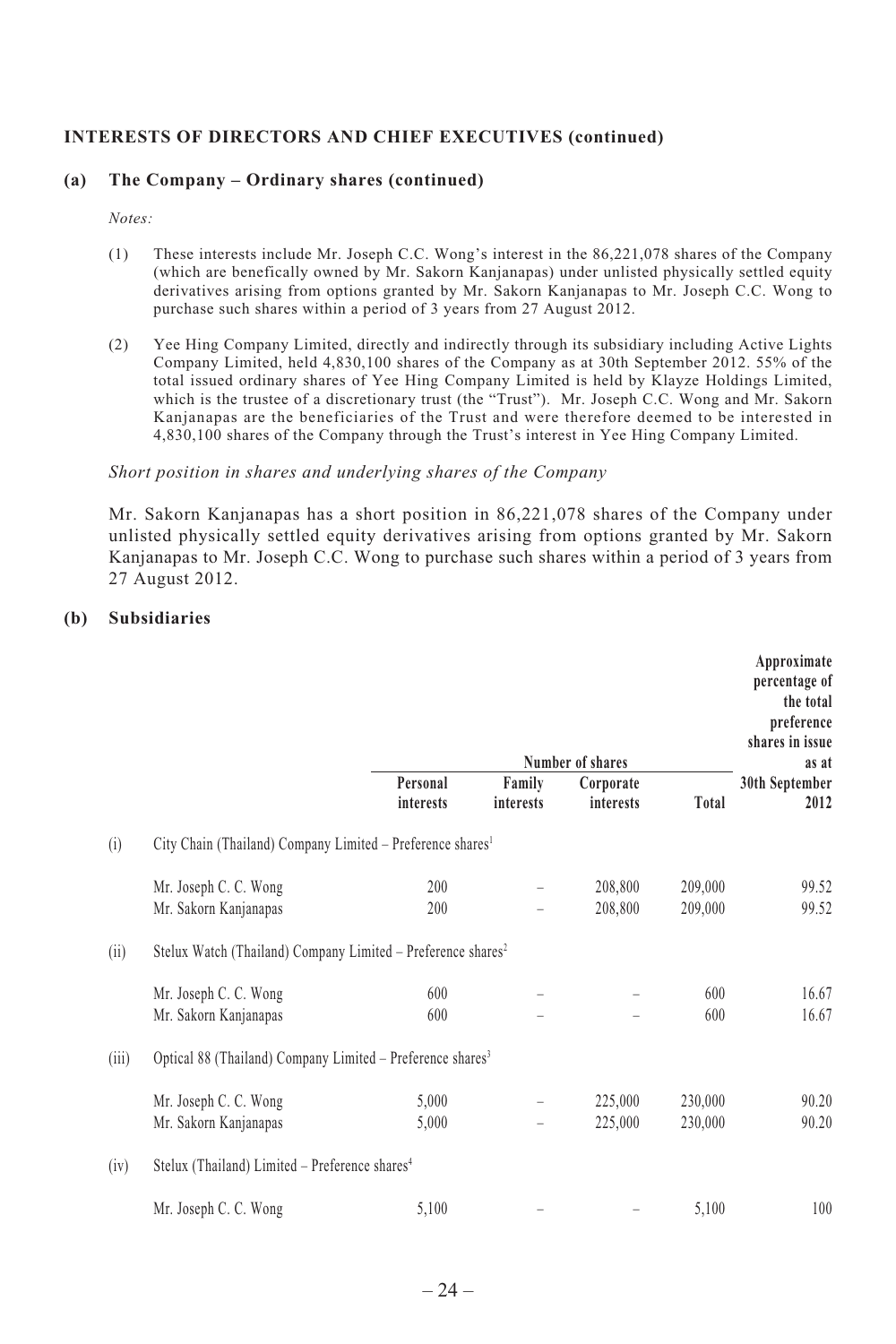## **INTERESTS OF DIRECTORS AND CHIEF EXECUTIVES (continued)**

#### **(b) Subsidiaries (continued)**

*Notes:*

- (1) City Chain (Thailand) Company Limited is a subsidiary of the Company. Each preference share carries a right to vote and a right to an annual fixed dividend but not to any other profit sharing. The corporate interests of each of Mr. Joseph C. C. Wong and Mr. Sakorn Kanjanapas in 208,800 preference shares duplicate with each other.
- (2) Stelux Watch (Thailand) Company Limited is a subsidiary of the Company. Each preference share carries a right to vote and a right to an annual fixed dividend but not to any other profit sharing.
- (3) Optical 88 (Thailand) Company Limited is a subsidiary of the Company. Each preference share carries a right to vote and a right to an annual fixed dividend but not to any other profit sharing. The corporate interests of each of Mr. Joseph C. C. Wong and Mr. Sakorn Kanjanapas in 225,000 preference shares duplicate with each other.
- (4) Stelux (Thailand) Limited is a subsidiary of the Company. Mr. Joseph C. C. Wong is entitled to approximately 8.6% of the voting power of such subsidiary and an annual fixed dividend by virtue of the 5,100 preference shares held by him but not to any other profit sharing.

Save as disclosed above, no directors, chief executive of the Company or their associates have any interest or short positions in the shares or underlying shares of the Company or any of its associated corporations (within the meaning of Part XV of the SFO) as recorded in the register required to be kept under Section 352 of the SFO or as otherwise notified to the Company and the Stock Exchange pursuant to the Model Code for Securities Transactions by Directors of Listed Companies.

#### **INTERESTS OF SHAREHOLDERS DISCLOSEABLE PURSUANT TO THE SFO**

The Directors are not aware of any person (other than a Director or chief executive of the Company), who had an interest or short position in the shares or underlying shares of the Company as recorded in the register required to be kept under Section 336 of the SFO as at 30th September 2012.

#### **SUBSTANTIAL SHAREHOLDING IN OTHER MEMBERS OF THE GROUP**

The Directors are not aware of any person (other than a Director or chief executive of the Company or his/her respective associate (s)) who was directly or indirectly interested in 10% or more of the nominal value of any class of share capital carrying rights to vote in all circumstances at general meetings of any other member of the Group.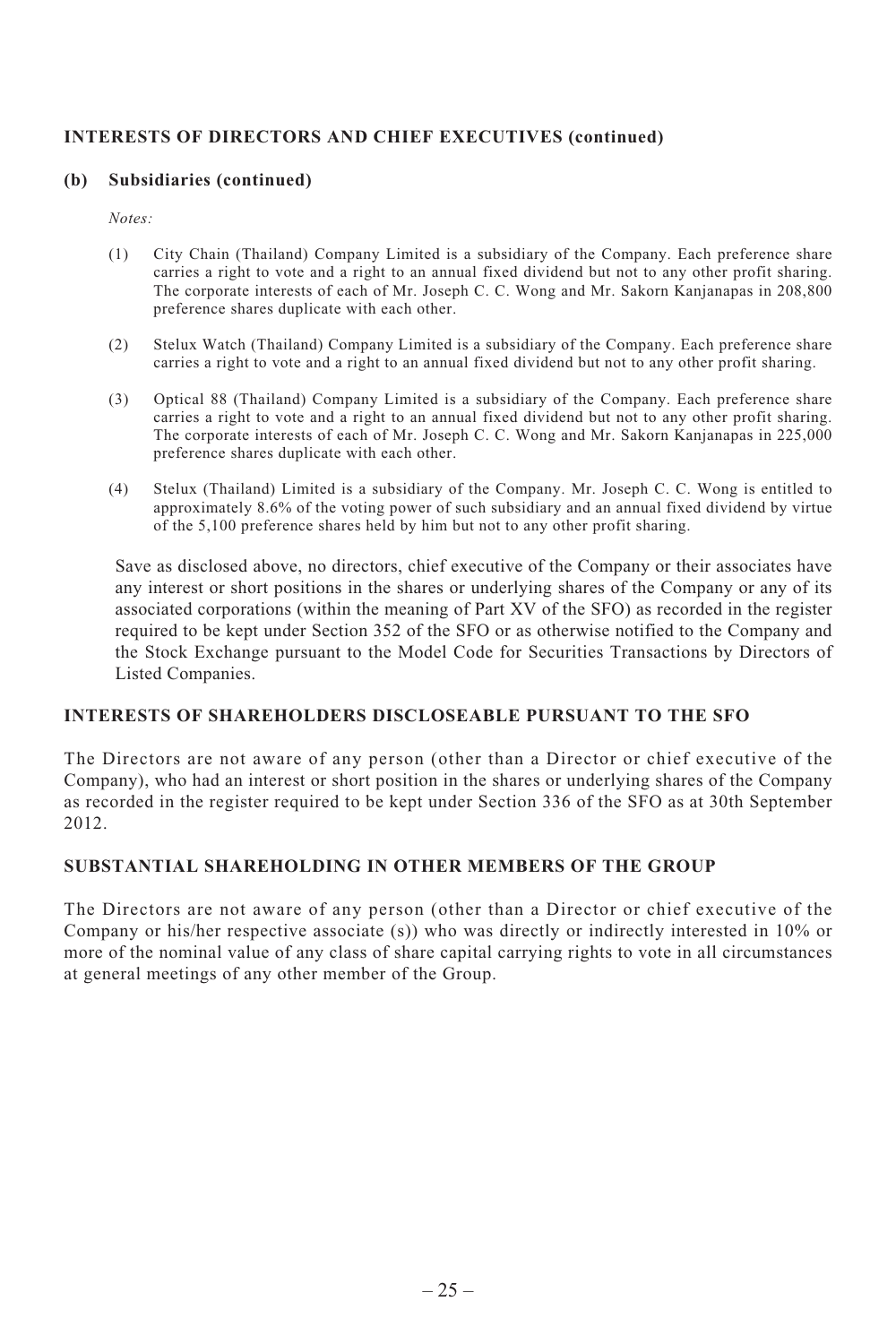#### **OTHER DIRECTORS' INTERESTS**

None of the Directors or their respective associates had any interest in a business apart from the Company's business which competes or is likely to compete, either directly or indirectly with, the Company's business, or which would be required to be disclosed under Rule 8.10 of the Listing Rules if each of them were a controlling shareholder.

## **CLOSURE OF REGISTER OF MEMBERS**

The Register of Members of the Company will be closed from 3rd January 2013 (Thursday) to 4th January 2013 (Friday) both days inclusive, during which period no transfer of shares will be effected. In order to qualify for the entitlement to the interim dividend, all transfers accompanied by the relevant share certificates must be lodged with the Company's Hong Kong Registrar, Computershare Hong Kong Investor Services Limited, 1712-1716, 17th Floor, Hopewell Centre, 183 Queen's Road East, Wanchai, Hong Kong for registration no later than 4:00 p.m. on 2nd January 2013 (Wednesday). The interim dividend will be paid on 18th January 2013 (Friday).

## **PURCHASE, SALE OR REDEMPTION OF LISTED SECURITIES**

The Company has not redeemed any of its shares during the period. Neither the Company nor any of its subsidiaries has purchased or sold any of the Company's shares during the year.

## **CORPORATE GOVERNANCE**

During the six months ended 30th September 2012, the Company has complied with the Code Provisions of the revised Code on Corporate Governance Practices as well as the former Code (the "Code Provisions") as set out in Appendix 14 of the Rules Governing the Listing of Securities on The Stock Exchange of Hong Kong Limited, except for the following deviations:

# **Code Provision A.2.1**

Under Code Provision A.2.1 of the Code Provisions, the roles of chairman and chief executive officer ("CEO") should be separate and should not be performed by the same individual. Under the current organisation structure of the Group, Mr. Joseph C.C. Wong is both Chairman and CEO of the Group. The Board is of the opinion that vesting the roles of both Chairman and CEO in Mr. Joseph C.C. Wong has the benefit of ensuring consistent leadership within the Group thus enabling more effective and efficient strategic planning for the Group. Under this arrangement, the Board also believes that the balance of power and authority will not be compromised and is adequately ensured by the existing Board which comprises experienced and competent individuals with more than one-third of the Board being independent non-executive directors.

#### **Code Provision A.4.2**

Under Code Provision A.4.2, every director, including those appointed for a specific term, should be subject to retirement by rotation at least once every three years. Not all directors of the Company retire strictly under Code Provision A.4.2 but in accordance with the Company's Bye-Laws. Bye-Law 110(A) stipulates that one-third of the directors of the Company who have been longest serving in office since their last election, except the Chairman, Vice-Chairman or CEO, shall retire from office by rotation at each annual general meeting.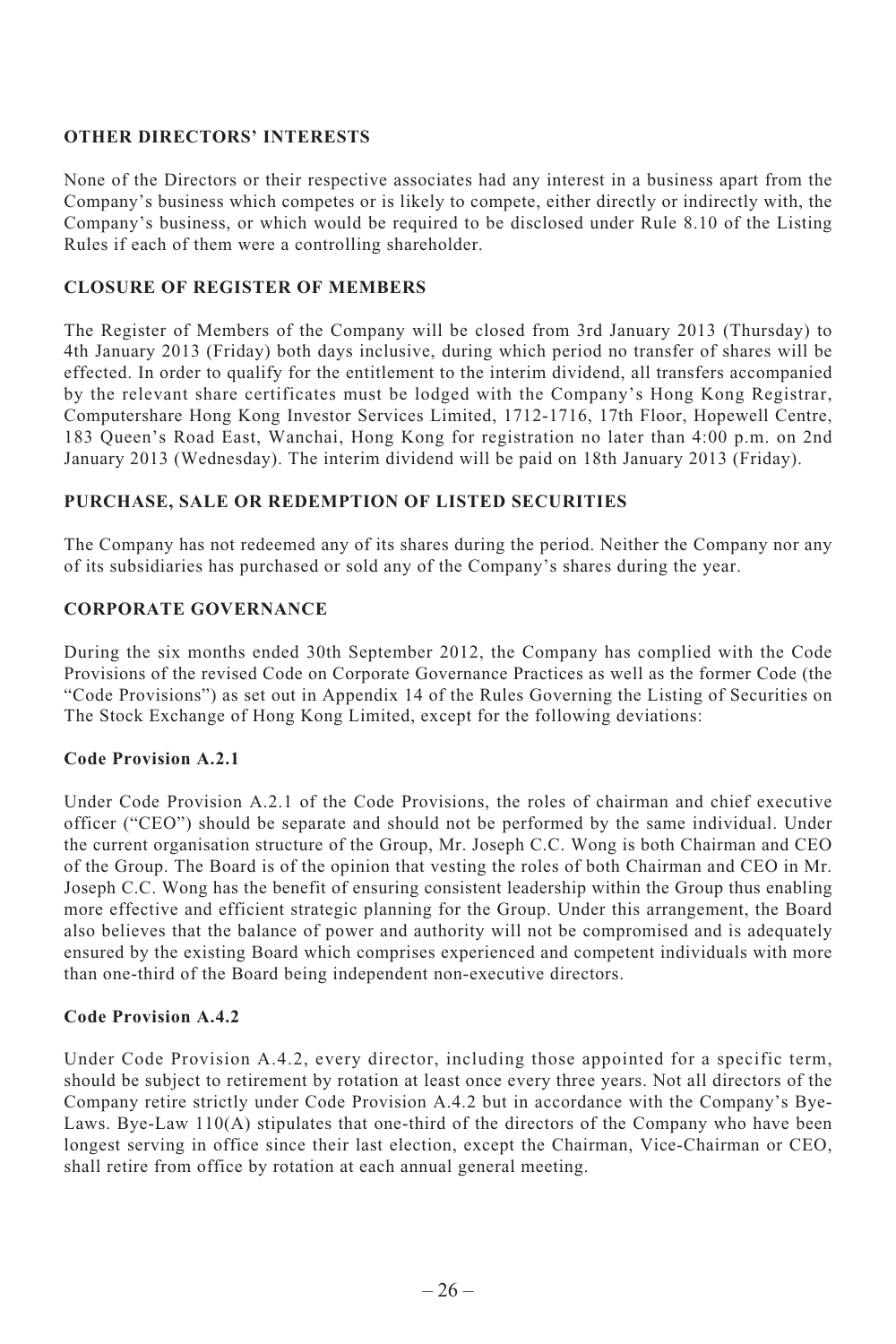## **Code Provision B.1.2**

This Code Provision deals with the terms of reference of a remuneration committee. The Company has adopted the terms of reference under Code Provision B.1.2 except that the terms of reference do not include reviewing and determining the remuneration packages of senior management.

The Company believes that the remuneration packages of senior management should be the responsibility of the executive directors as they are in a better position to appraise their performance.

## **Code Provision E.1.2**

Under the first part of Code Provision E.1.2, the Chairman of the Board should attend annual general meetings. The Chairman of the Board Mr. Joseph C.C. Wong, was unable to attend the annual general meeting of the Company held on 23rd August 2012. The respective Chairmen of the Audit Committee and the Corporate Governance Committee were present. In the absence of the Chairman of the Nomination Committee and the Remuneration Committee, another committee member was invited to and attended the annual general meeting.

#### **Audit Committee**

On 19th June 2012 and 22nd November 2012, the Audit Committee together with the management of the Company reviewed the accounting principles and practices adopted by the Group and discussed auditing, internal controls and financial reporting matters including review of the Group's results for the year ended 31st March 2012 and for the six months ended 30th September 2012 respectively before they were presented to the Board of directors for approval.

#### **Remuneration Committee**

The Remuneration Committee met on 27th June 2012 to conduct a review on the salaries of the executive directors.

#### **Model Code for Securities Transactions by Directors of Listed Issuers**

The Company has adopted the Model Code for Securities Transactions by Directors of Listed Companies contained in Appendix 10 of the Listing Rules (the "Model Code") as the code of conduct regarding director's securities transactions.

The Company has also made specific enquiry of all its directors to ascertain whether they have complied with or whether there has been any non-compliance with the required standard set out in the Model Code.

All directors complied with the provisions of the Model Code during the six months ended 30th September 2012.